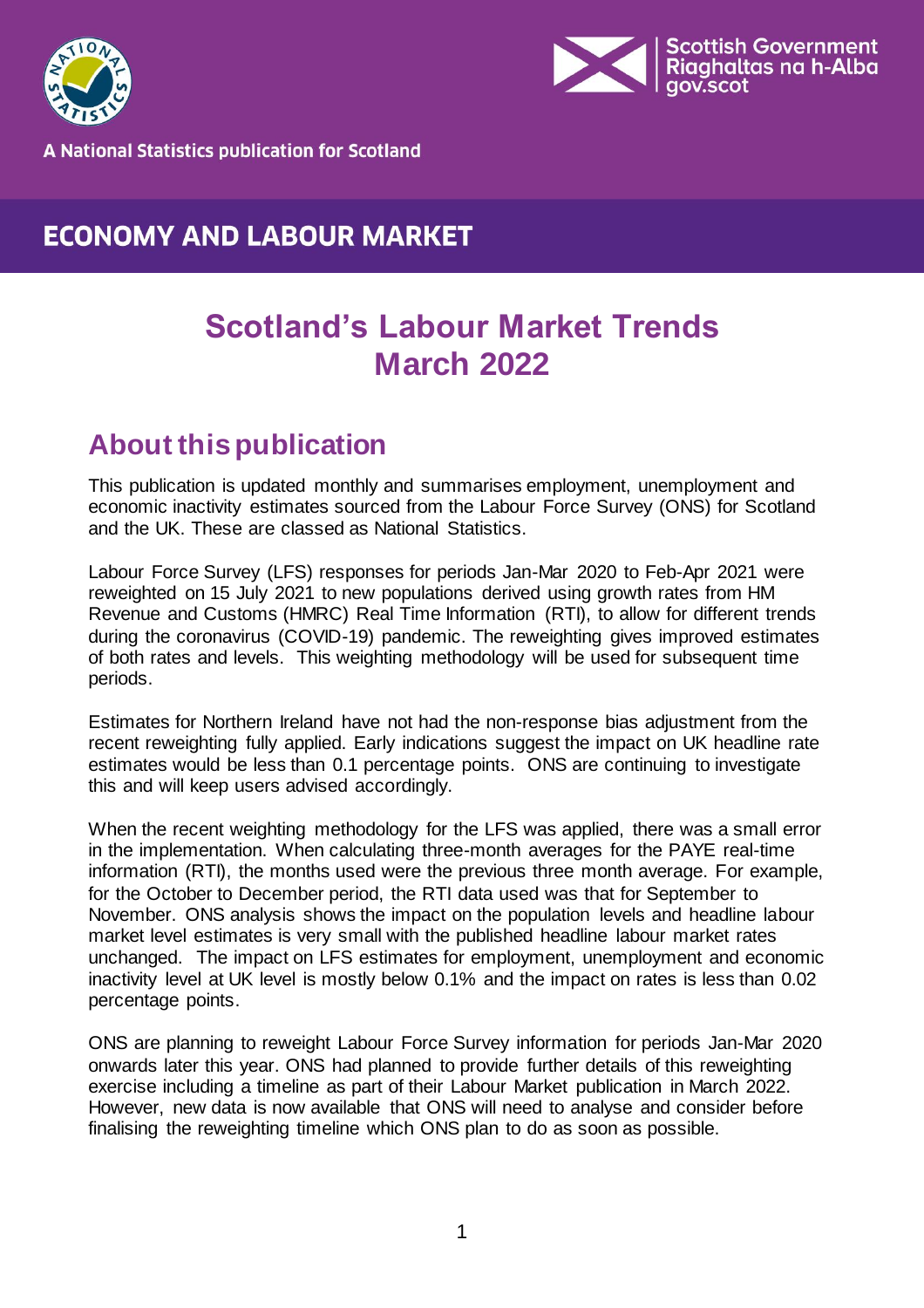This publication also contains claimant count information and HMRC PAYE Real Time Information (RTI) on median monthly earnings and payrolled employees. These are classed as Experimental Statistics.

This release follows the ONS monthly releases of [Regional Labour Market Statistics in the UK](https://www.ons.gov.uk/employmentandlabourmarket/peopleinwork/employmentandemployeetypes/bulletins/regionallabourmarket/previousReleases)  [Earnings and employment from Pay As You Earn Real Time Information, UK: March](https://www.ons.gov.uk/employmentandlabourmarket/peopleinwork/earningsandworkinghours/bulletins/earningsandemploymentfrompayasyouearnrealtimeinformationuk/previousReleases) 2022

#### *Source of data*

The information included in this publication are from three separate sources covering the time periods shown in Figure 1.



#### **Figure 1: Labour market data source reference periods**

#### **Comparisons over time**

Comparisons with the latest data over the year have been retained in some parts of the commentary in the publication. However, comparisons with the last data reference point prior to the pandemic have also been provided i.e. employment, unemployment and inactivity rates from the Labour Force Survey are compared with December 2019 to February 2020, HMRC payrolled employee estimates and median monthly earnings are compared with February 2020 and DWP claimant count level and rates are compared with March 2020, to reflect changes in the labour market following the pandemic.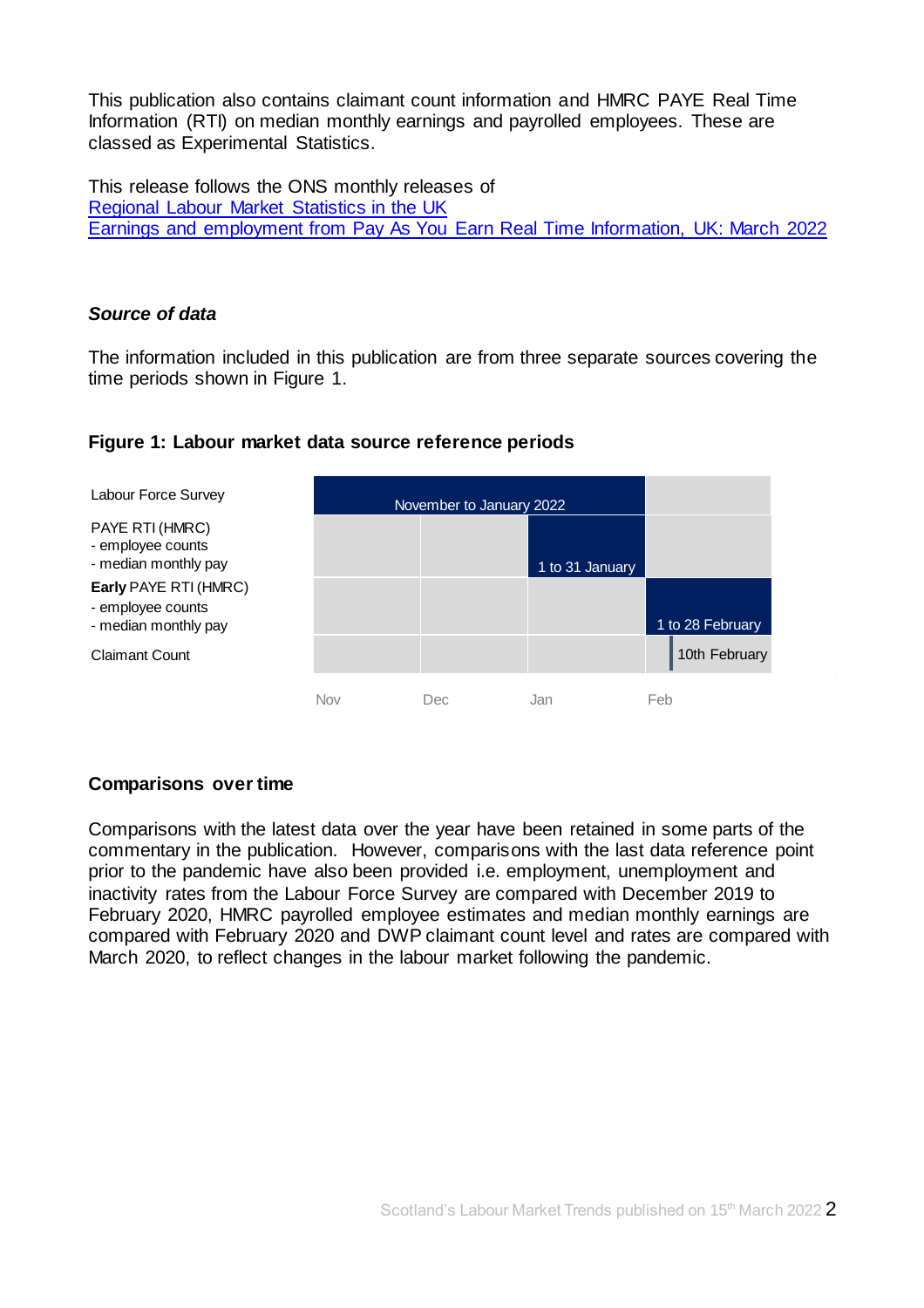## <span id="page-2-0"></span>**Contents**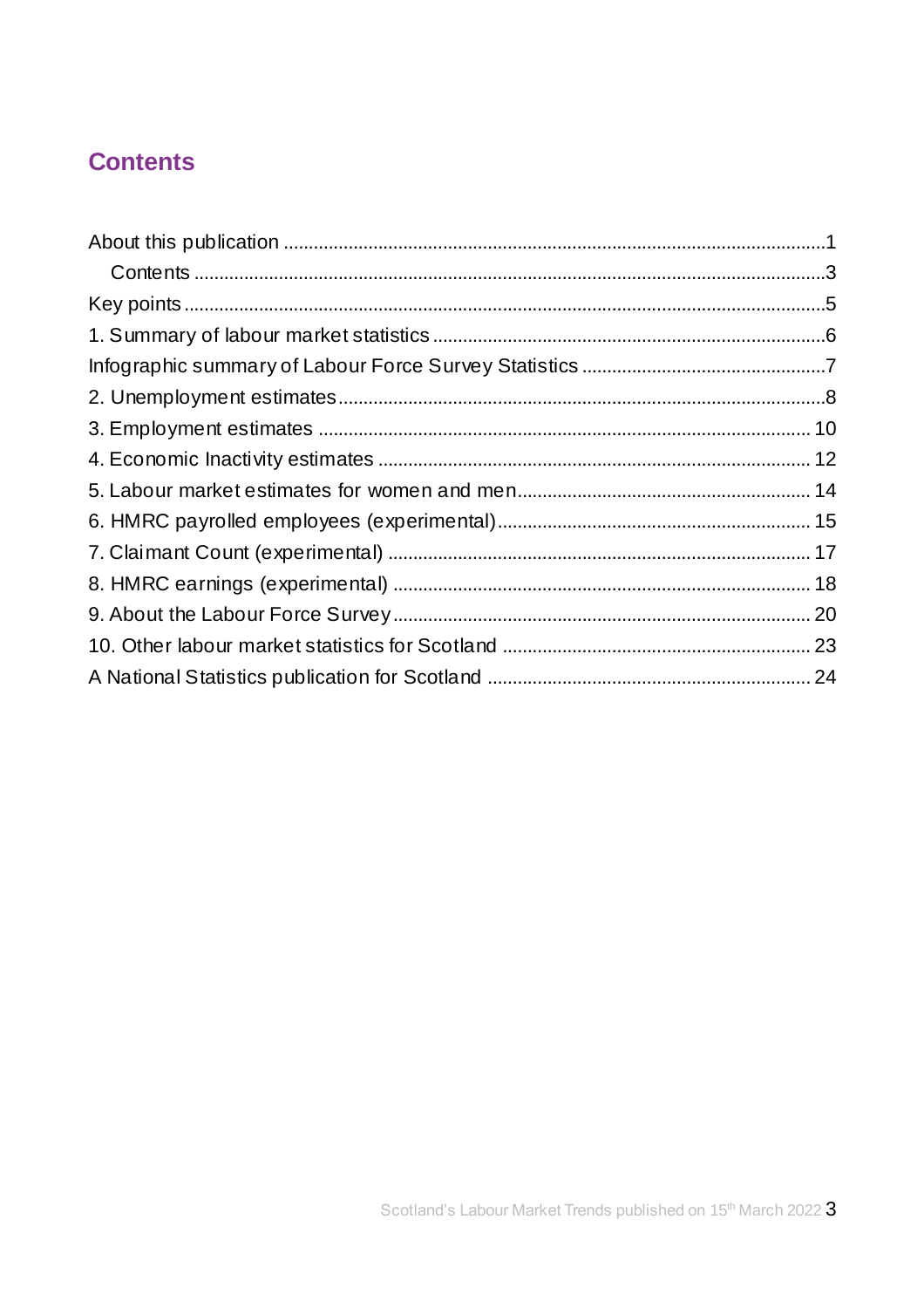

## **NATIONAL STATISTICS STATUS**

National Statistics status means that our statistics meet the highest standards of trustworthiness, quality and public value and it is our responibility to maintain compliance with these standards.

These statistics were reviewed, as part of a [compliance check,](https://www.statisticsauthority.gov.uk/correspondence/devolved-labour-market-compliance-check/) against the Code of [Practice](https://www.statisticsauthority.gov.uk/code-of-practice/) in March 2020 and therefore continue to be designated National Statistics.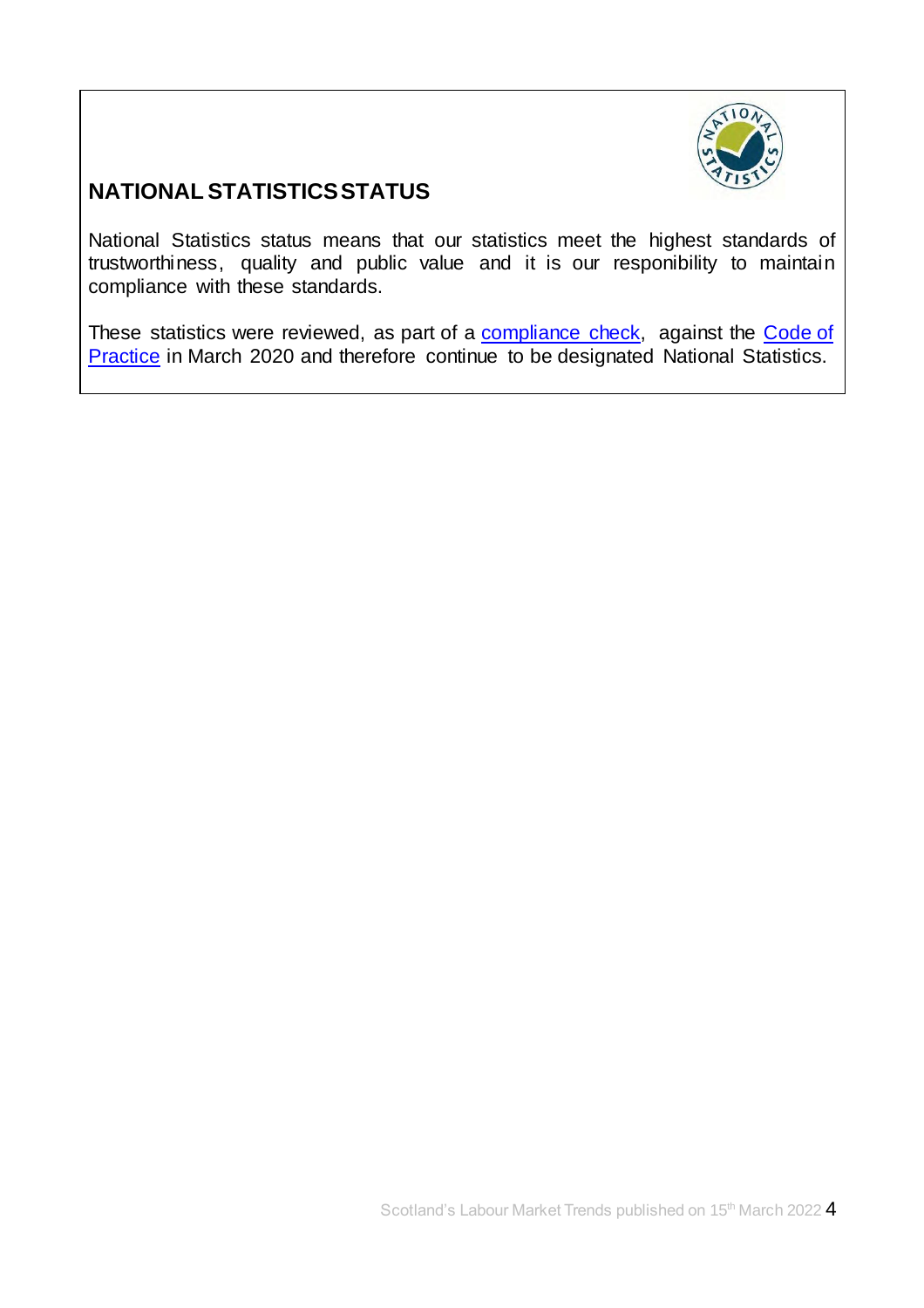# <span id="page-4-0"></span>**Key points**

Labour Force Survey estimates are presented for the 3 months to January 2022, compared with the quarter before (August to October 2021) and pre-pandemic (December 2019 to February 2020). Please note percentage point changes are based on unrounded data.

**Furloughed employees -** Employees who were furloughed between April 2020 and the end of September 2021 will be classed as employed but temporarily away from work in the Labour Force Survey and also included in payrolled employee estimates from HMRC (see page 21 for further details).

- The latest Labour Force Survey (LFS) estimates for November 2021 to January 2022 indicate that over the quarter, the unemployment rate decreased while the employment rate decreased slightly and the economic inactivity rate increased.
- The estimated unemployment rate (16+) in Scotland was 3.8 per cent, up slightly since December 2019-February 2020 (pre-pandemic) but down 0.3 percentage points over the quarter. Scotland's unemployment rate was slightly below the UK rate of 3.9 per cent.
- The estimated employment rate (the proportion of people aged 16-64 in work) in Scotland was 74.5 per cent, down 0.8 percentage points since December 2019- February 2020 (pre-pandemic) and down 0.1 percentage points over the quarter. Scotland's employment rate was below the UK rate of 75.6 per cent.
- The estimated economic inactivity rate (the proportion of people aged 16 to 64 years who were not working and not seeking or available to work) in Scotland was 22.4 per cent, up 0.8 percentage points since December 2019-February 2020 (prepandemic) and up 0.3 percentage points over the quarter. Scotland's economic inactivity rate was above the UK rate of 21.3 per cent.
- Early seasonally adjusted estimates for February 2022 from HMRC Pay As You Earn Real Time Information indicate that there were 2.42 million payrolled employees in Scotland, an increase of 1.4 per cent (34,000) compared with February 2020 (pre-pandemic). This compares with the UK where the number of payrolled employees has increased by 2.3 per cent over the same period.
- The experimental Claimant Count includes Jobseeker's Allowance Claimants and those claimants of Universal Credit who were claiming principally for the reason of being unemployed. In February 2022, there were 132,400 claimants in Scotland, an increase of 19,400 (17.1 per cent) since March 2020 (pre-pandemic) but a decrease of 5,400 (-3.9 per cent) over the month. The claimant count rate in February 2022 was 4.1 per cent, compared with 4.4 per cent for the UK as a whole.
- <span id="page-4-1"></span> Early seasonally adjusted estimates for February 2022 from HMRC Pay As You Earn Real Time Information indicate that median monthly pay for payrolled employees in Scotland was £2,064, an increase of 9.9 per cent compared with February 2020 (pre-pandemic). This is higher than the growth in median monthly pay for the UK over the same period (9.7 per cent).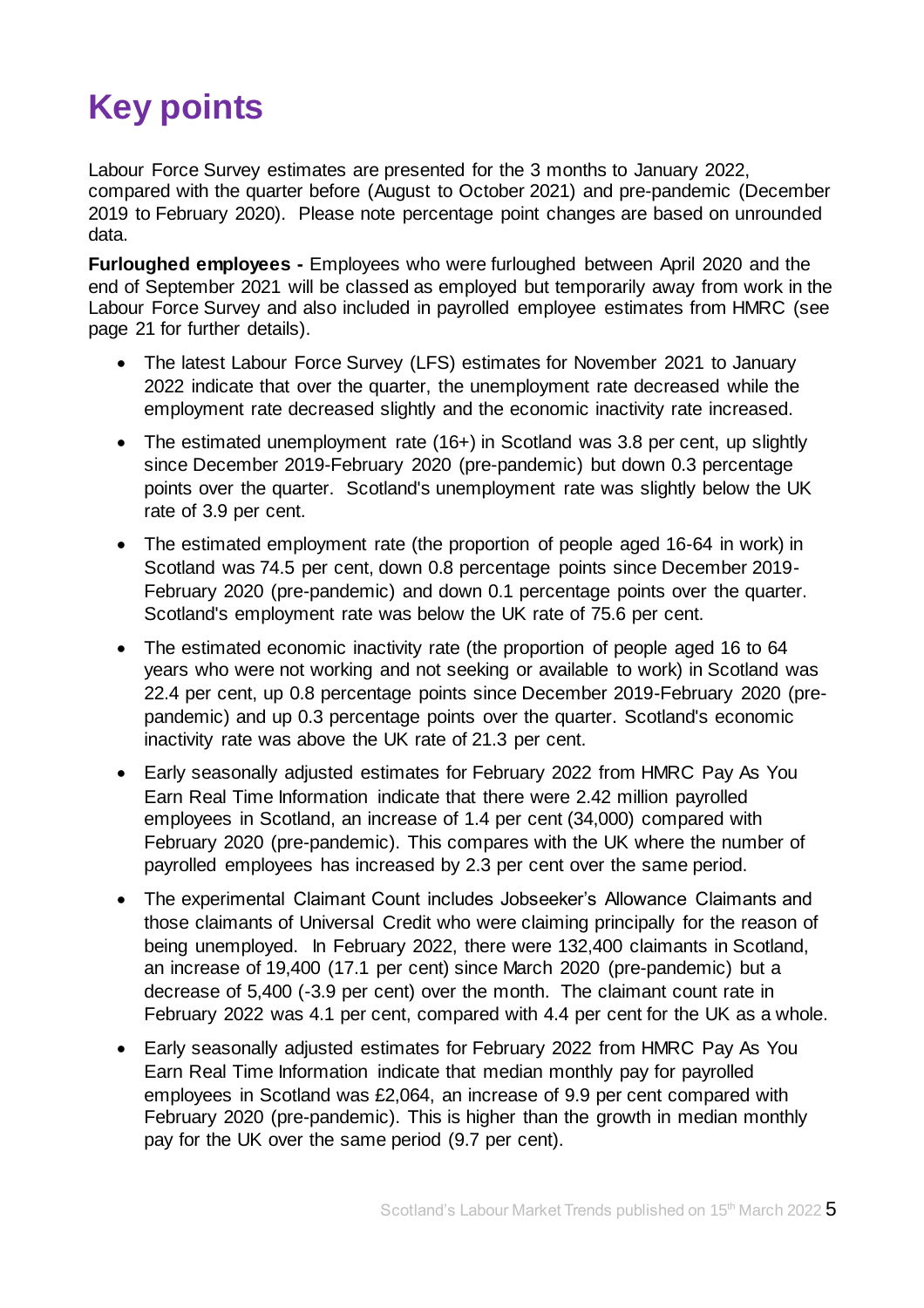# **1. Summary of labour market statistics**

Employment, unemployment and economic inactivity estimates are presented for the 3 months to January 2022, compared with the quarter before (August to October 2021) and compared with a year before (November 2020 to January 2021).

\_\_\_\_\_\_\_\_\_\_\_\_\_\_\_\_\_\_\_\_\_\_\_\_\_\_\_\_\_\_\_\_\_\_\_\_\_\_\_\_\_\_\_\_\_\_\_\_\_\_\_\_\_\_\_\_\_\_\_\_\_\_\_\_\_\_\_\_\_\_\_\_\_\_\_

Information are obtained from a sample survey and are therefore subject to some error.

|                                  | able 1. Labour Market Statistics, Scotlarid and UK, November 2021 to January 2022<br>Percentage point |                  |                      |             |                   | Level (000's) |                |                    |                      |                    |                   |                       |
|----------------------------------|-------------------------------------------------------------------------------------------------------|------------------|----------------------|-------------|-------------------|---------------|----------------|--------------------|----------------------|--------------------|-------------------|-----------------------|
|                                  | Rate<br>(%)                                                                                           | <b>CI</b>        | Change<br>on quarter | CI          | Change<br>on year | CI            | Level<br>(000) | СI                 | Change on<br>quarter | CI                 | Change<br>on year | СI                    |
| Employment <sup>1</sup>          |                                                                                                       |                  |                      |             |                   |               |                |                    |                      |                    |                   |                       |
| Scotland                         |                                                                                                       | 74.5 $(\pm 1.8)$ | $-0.1$               | $(\pm 2.3)$ | 0.6               | $(\pm 2.5)$   |                | 2,657 $(\pm 59)$   |                      | 1 ( $\pm$ 75)      |                   | <b>26</b> ( $\pm$ 81) |
| UK                               |                                                                                                       | 75.6 $(\pm 0.5)$ | 0.1                  | $(\pm 0.4)$ | 0.9               | $(\pm 0.6)$   |                | 32,493 $(\pm 198)$ |                      | $-12$ ( $\pm$ 166) |                   | 380 $(\pm 273)$       |
| Unemployment <sup>2</sup>        |                                                                                                       |                  |                      |             |                   |               |                |                    |                      |                    |                   |                       |
| Scotland                         | 3.8                                                                                                   | $(\pm 0.8)$      | $-0.3$               | $(\pm 1.1)$ | $-0.5$            | $(\pm 1.2)$   | 105            | $(\pm 22)$         |                      | $-9$ ( $\pm$ 30)   |                   | $-15$ ( $\pm$ 32)     |
| UΚ                               | 3.9                                                                                                   | $(\pm 0.2)$      | $-0.2$               | $(\pm 0.3)$ | $-1.2$            | $(\pm 0.4)$   | 1,336          | $(\pm 81)$         | -88                  | $(\pm 88)$         |                   | $-402$ ( $\pm$ 125)   |
| Economic Inactivity <sup>3</sup> |                                                                                                       |                  |                      |             |                   |               |                |                    |                      |                    |                   |                       |
| Scotland                         |                                                                                                       | 22.4 $(\pm 1.7)$ | 0.3                  | $(\pm 2.1)$ | $-0.3$            | $(\pm 2.3)$   |                | 767 $(\pm 71)$     |                      | $9 (+ 90)$         |                   | $-11$ ( $\pm$ 97)     |
| UK                               |                                                                                                       | 21.3 $(\pm 0.4)$ | 0.1                  | $(\pm 0.4)$ | 0.0               | (± 0.6)       |                | 8,790 $(\pm 176)$  |                      | 44 $(\pm 149)$     | 10                | $(\pm 244)$           |

**Table 1: Labour Market Statistics, Scotland and UK, November 2021 to January 2022**

Source: Labour Force Survey, seasonally adjusted, ONS

Note: Levels: 1,2: All persons aged 16+; 3: All persons aged 16-64. Rates: denominator: 1,3: all persons 16-64 years; 2. economically active 16+.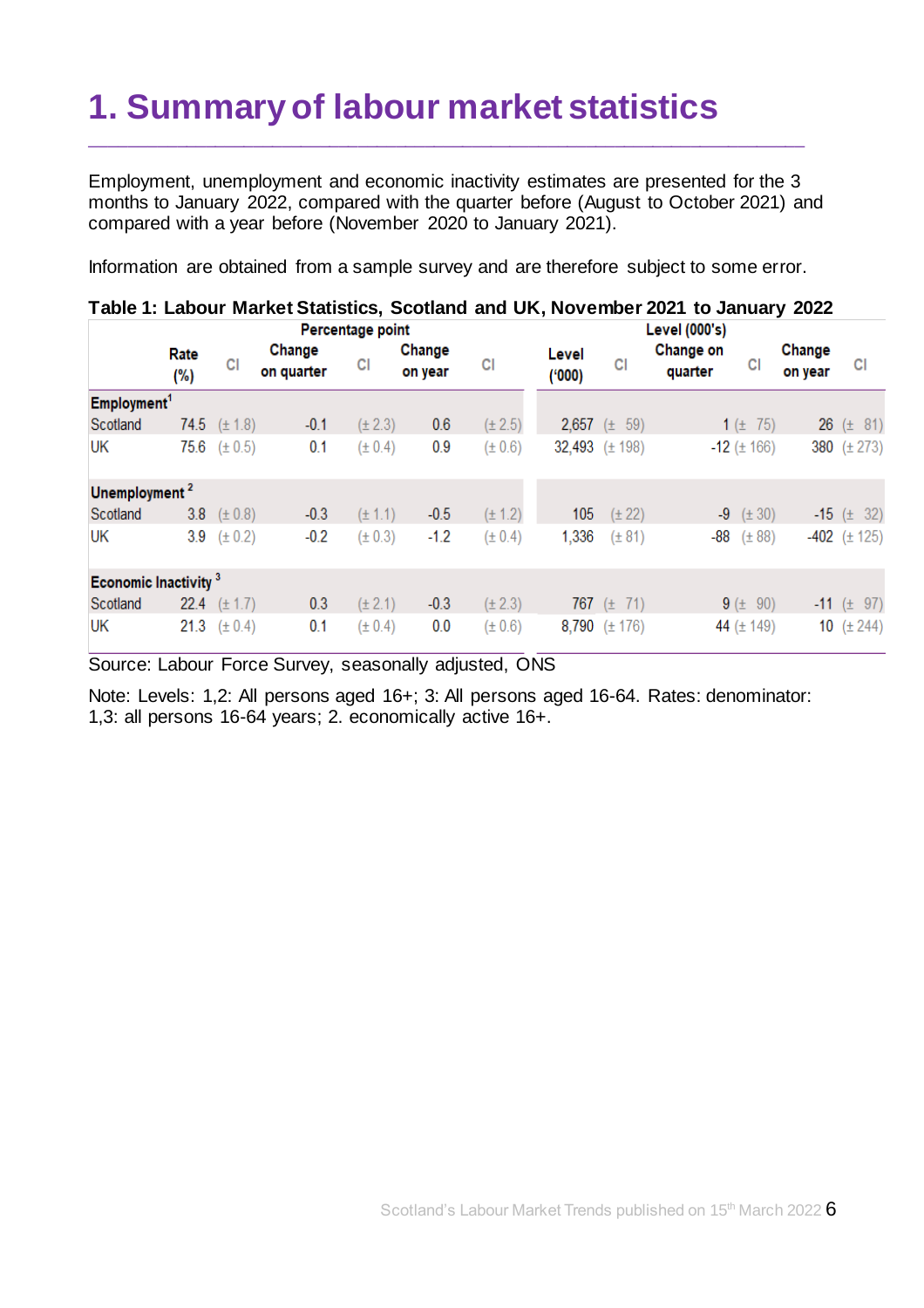#### Infographic summary of Labour Force Survey Statistics

## November 2021 to January 2022

<span id="page-6-0"></span>

Scotland's Labour Market Trends published on 15<sup>th</sup> March 2022 7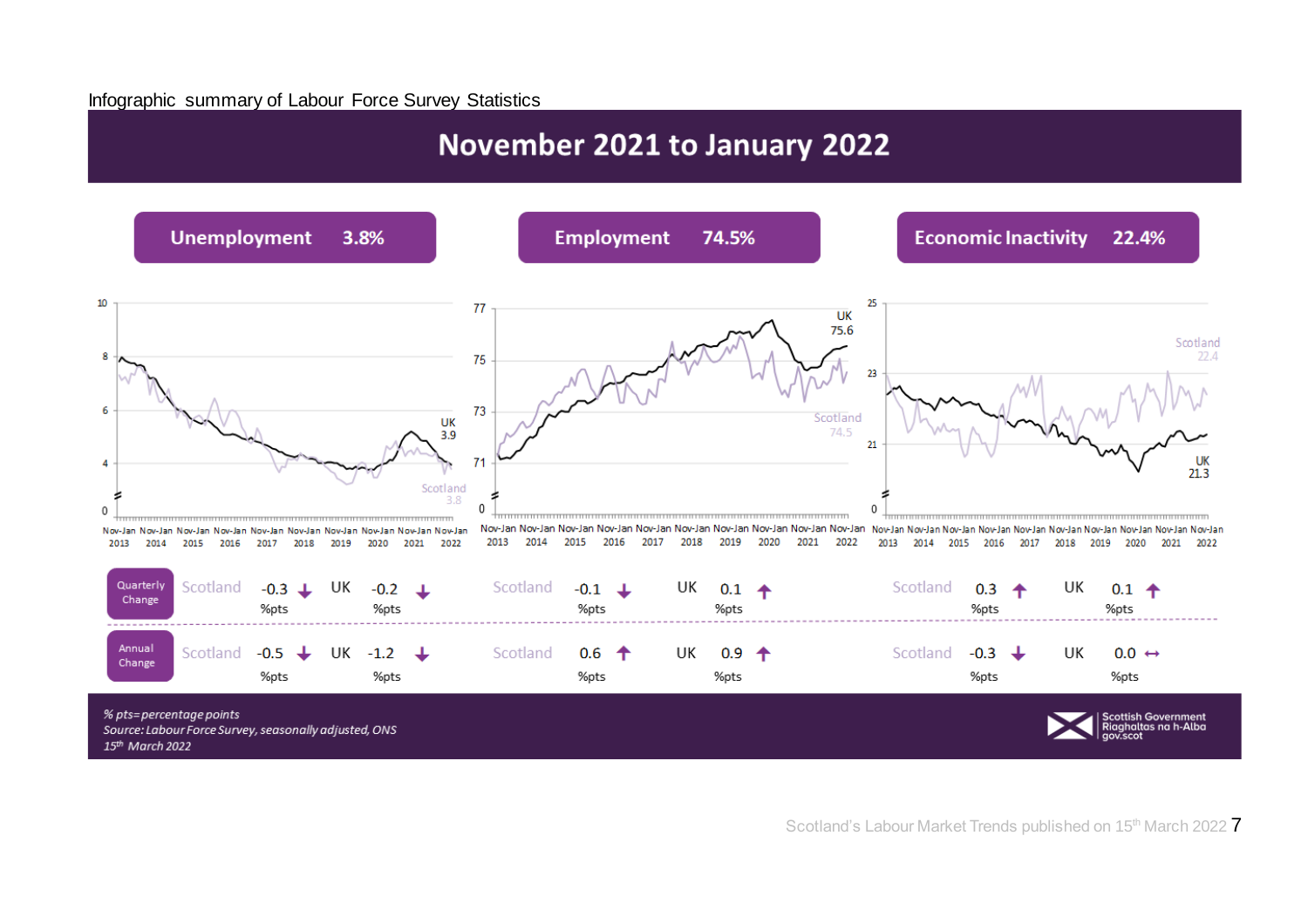# <span id="page-7-0"></span>**2. Unemployment estimates**

The estimated unemployment rate for people aged 16 years and over in Scotland was 3.8 per cent in November 2021 to January 2022. This is up slightly on December 2019- February 2020 (pre-pandemic) but down 0.3 percentage points over the quarter.

\_\_\_\_\_\_\_\_\_\_\_\_\_\_\_\_\_\_\_\_\_\_\_\_\_\_\_\_\_\_\_\_\_\_\_\_\_\_\_\_\_\_\_\_\_\_\_\_\_\_\_\_\_\_\_\_\_\_\_\_\_\_\_\_\_\_\_\_\_\_\_\_\_\_\_

The estimated UK unemployment rate was 3.9 per cent in November 2021 to January 2022. This is down slightly on December 2019-February 2020 (pre-pandemic) and 0.2 percentage points down on the quarter.



**Chart 1: Unemployment rate (16+ years), Scotland and UK**

Source: Labour Force Survey, seasonally adjusted, ONS

Compared with the UK countries, Scotland's unemployment rate was the 2nd highest.

The estimated unemployment rate for people aged 16 years and over in Scotland was 0.5 percentage points lower than the year before (November 2020 to January 2021), while the estimated UK unemployment rate was 1.2 percentage points lower than the year before.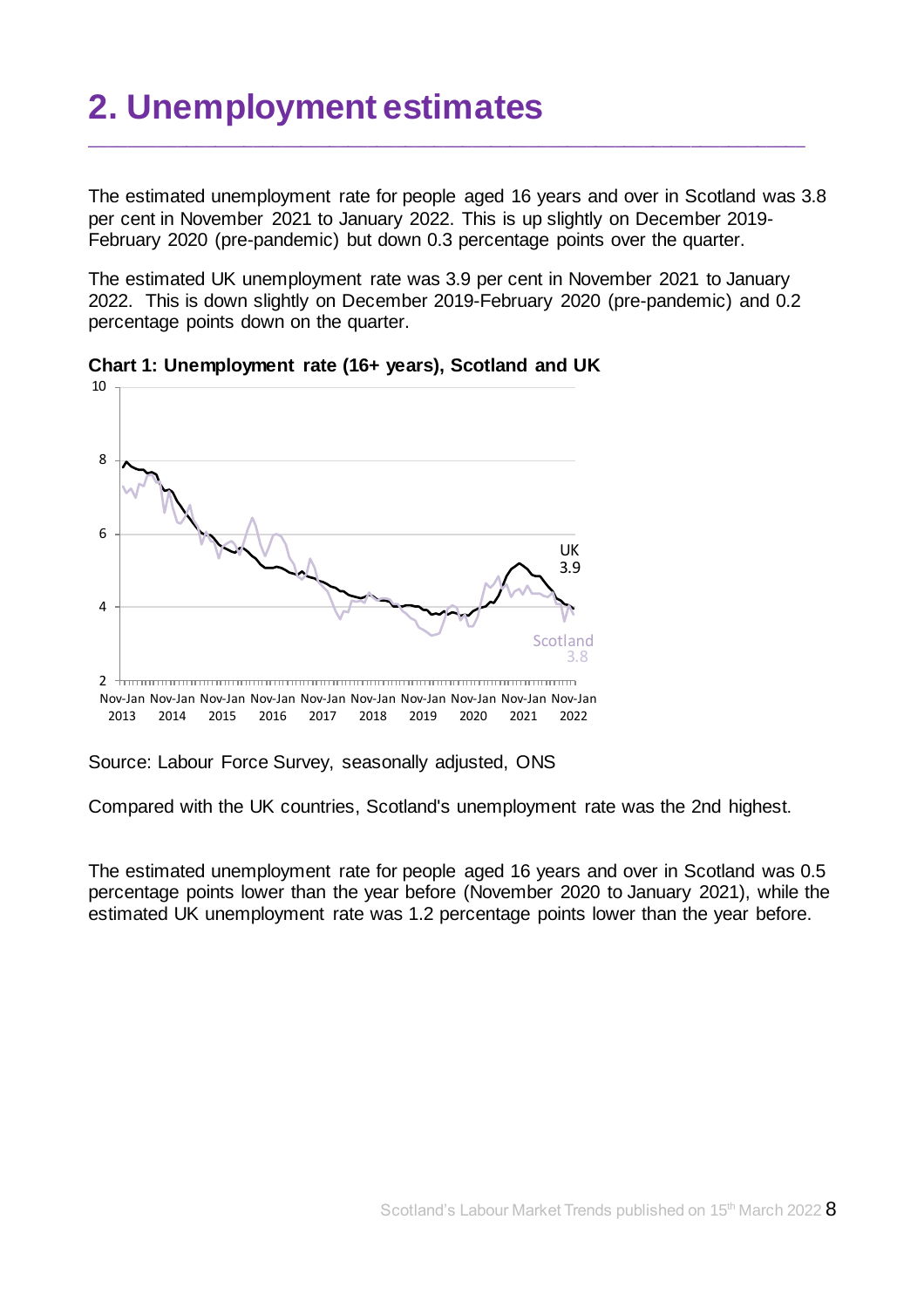

### **Chart 2: Unemployment Rate (16+ years), annual change: UK countries**

Source: Labour Force Survey, ONS Annual change shown in percentage points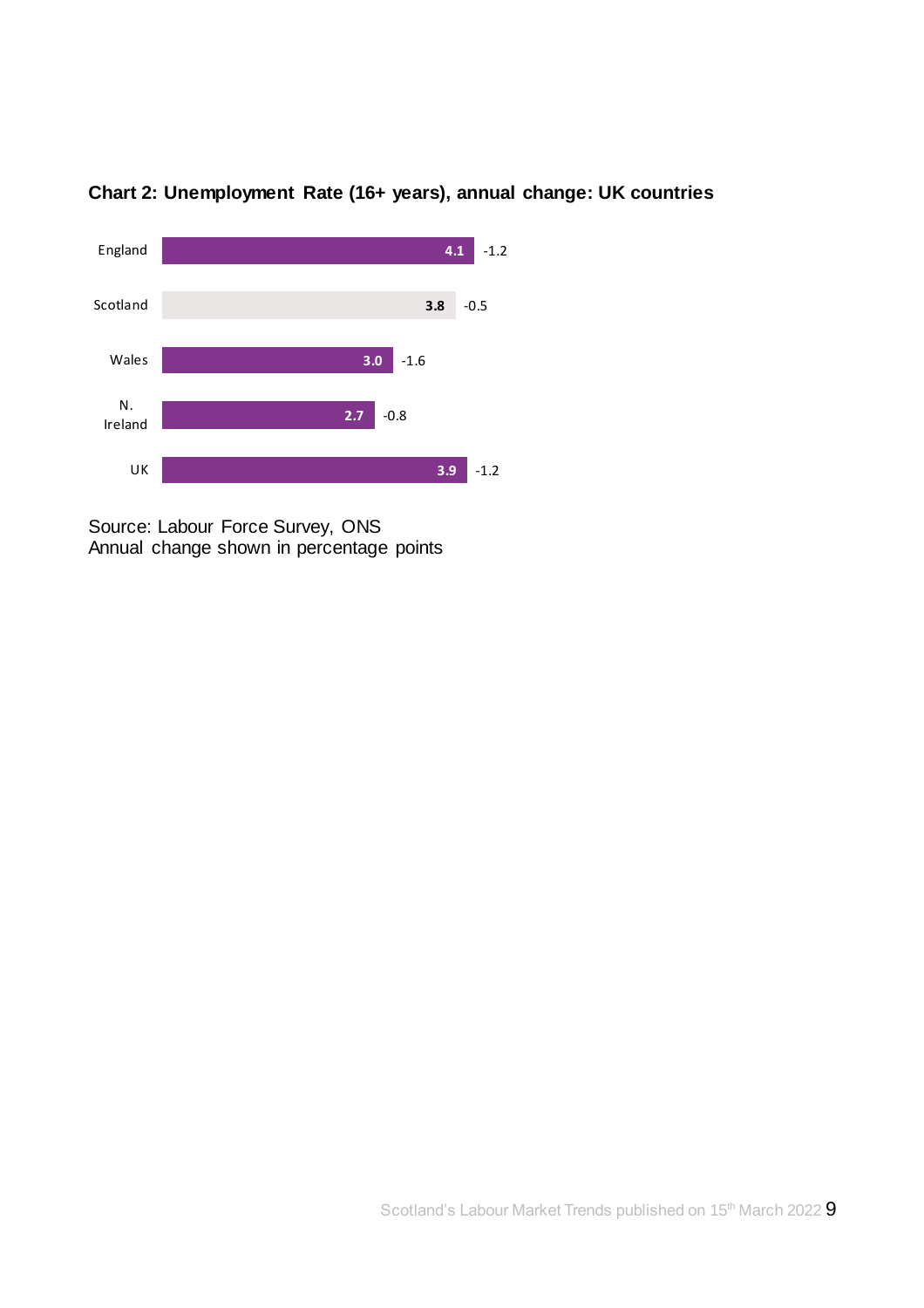# <span id="page-9-0"></span>**3. Employment estimates**

The estimated employment rate for people aged 16-64 years in Scotland was 74.5 per cent in November 2021 to January 2022. This is 0.8 percentage points down on December 2019-February 2020 (pre-pandemic) and down 0.1 percentage points over the quarter.

\_\_\_\_\_\_\_\_\_\_\_\_\_\_\_\_\_\_\_\_\_\_\_\_\_\_\_\_\_\_\_\_\_\_\_\_\_\_\_\_\_\_\_\_\_\_\_\_\_\_\_\_\_\_\_\_\_\_\_\_\_\_\_\_\_\_\_\_\_\_\_\_\_\_\_

The estimated UK employment rate was 75.6 per cent in November 2021 to January 2022. This is 1.0 percentage points down on December 2019-February 2020 (pre-pandemic) but 0.1 percentage points up on the quarter.





Compared with the UK countries, Scotland's employment rate was the 2nd highest.

The estimated employment rate for people aged 16-64 years in Scotland was 0.6 percentage points higher than the year before (November 2020 to January 2021), while the estimated UK employment rate was 0.9 percentage points higher than the year before.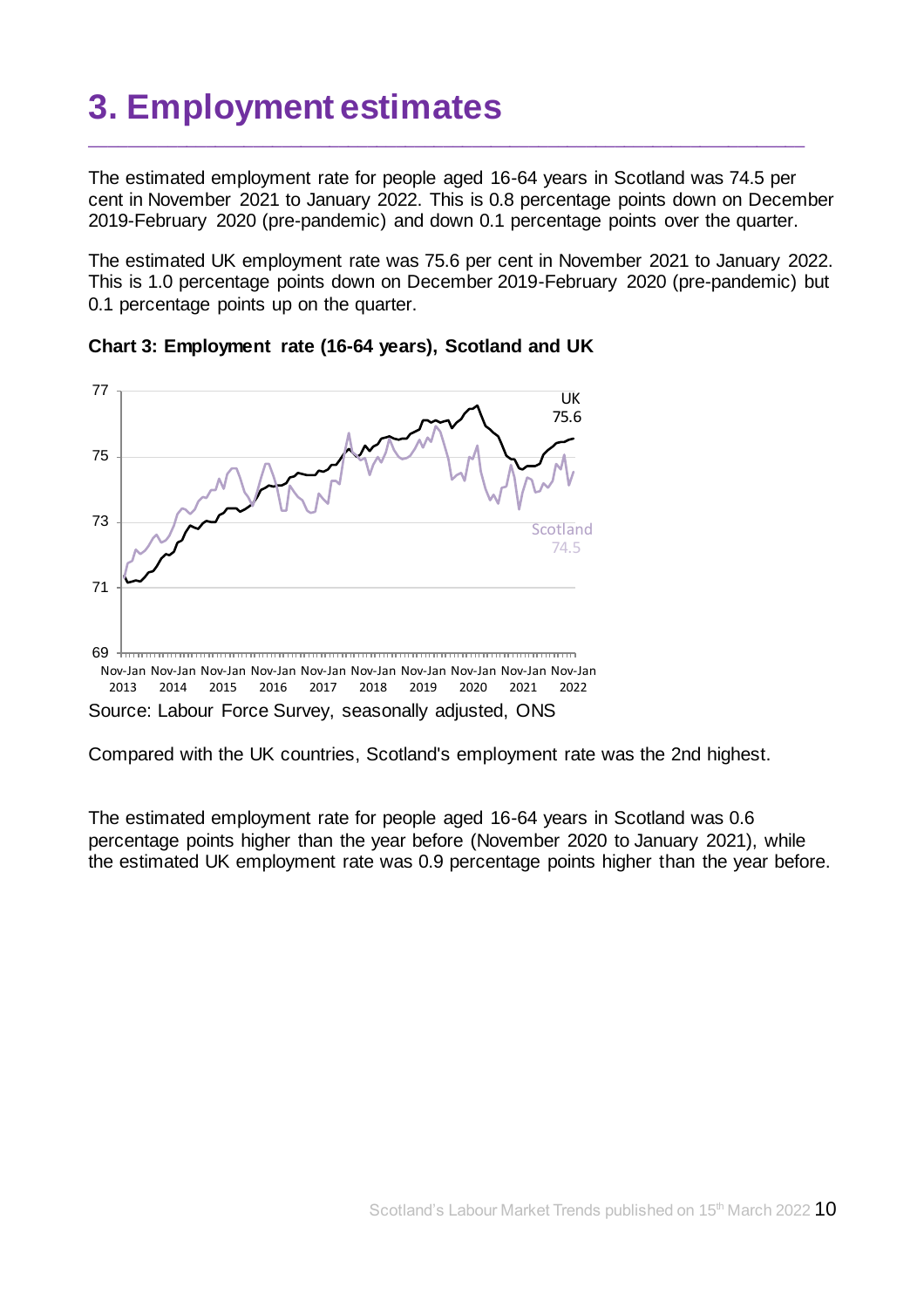

### **Chart 4: Employment rate (16-64 years), annual change: UK countries**

Source: Labour Force Survey, ONS Annual change shown in percentage points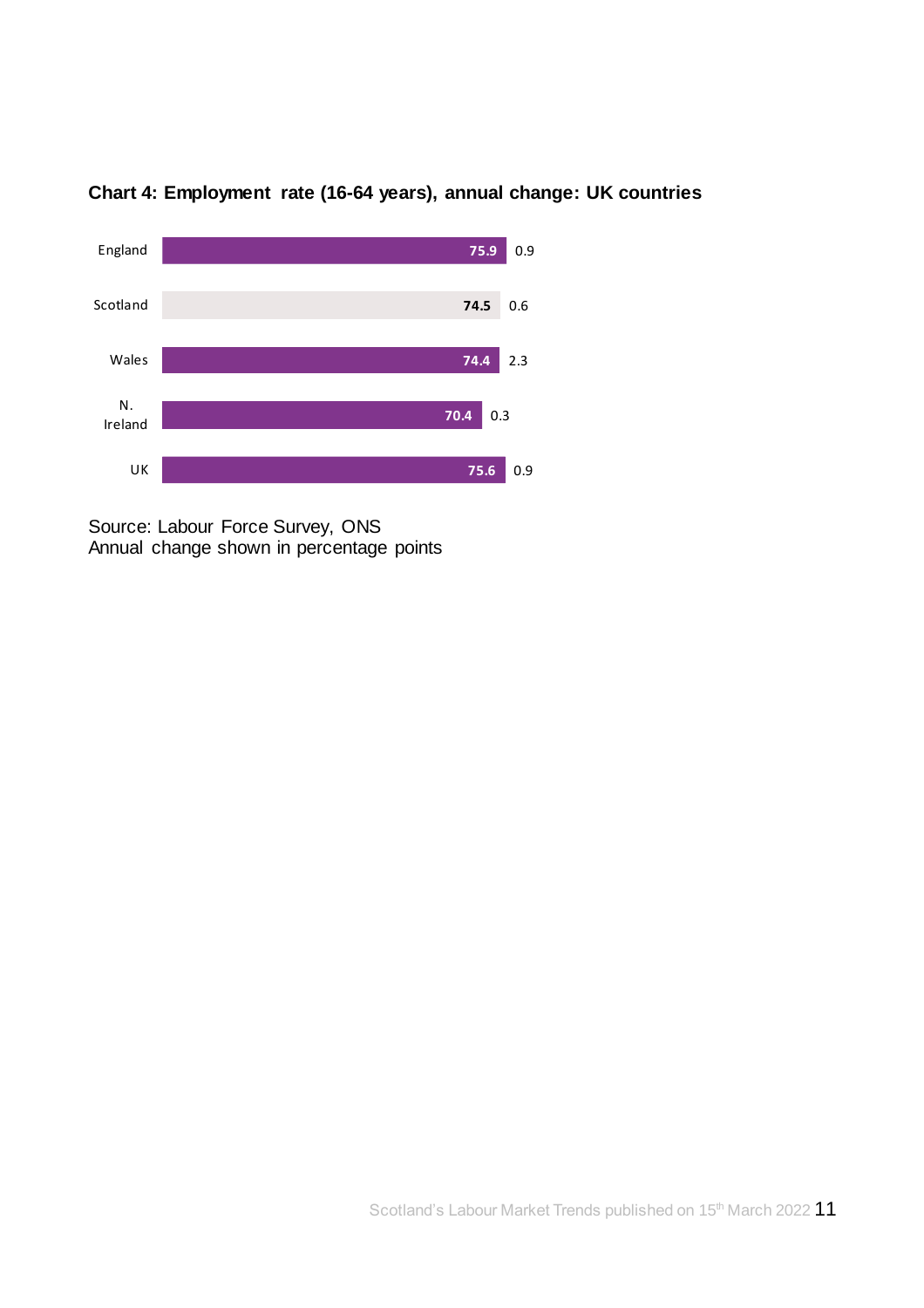## <span id="page-11-0"></span>**4. Economic Inactivity estimates**

The estimated economic inactivity rate for people aged 16-64 years in Scotland was 22.4 per cent in November 2021 to January 2022. This is 0.8 percentage points up on December 2019-February 2020 (pre-pandemic) and up 0.3 percentage points over the quarter.

\_\_\_\_\_\_\_\_\_\_\_\_\_\_\_\_\_\_\_\_\_\_\_\_\_\_\_\_\_\_\_\_\_\_\_\_\_\_\_\_\_\_\_\_\_\_\_\_\_\_\_\_\_\_\_\_\_\_\_\_\_\_\_\_\_\_\_\_\_\_\_\_\_\_\_

The estimated UK economic inactivity rate was 21.3 per cent in November 2021 to January 2022. This is 1.1 percentage points up on December 2019-February 2020 (prepandemic) and 0.1 percentage points up on the quarter.





Compared with the UK countries, Scotland's economic inactivity rate was the 2nd lowest.

The estimated economic inactivity rate for people aged 16-64 years in Scotland was 0.3 percentage points lower than the year before (November 2020 to January 2021), while the estimated UK economic inactivity rate was the same as the year before.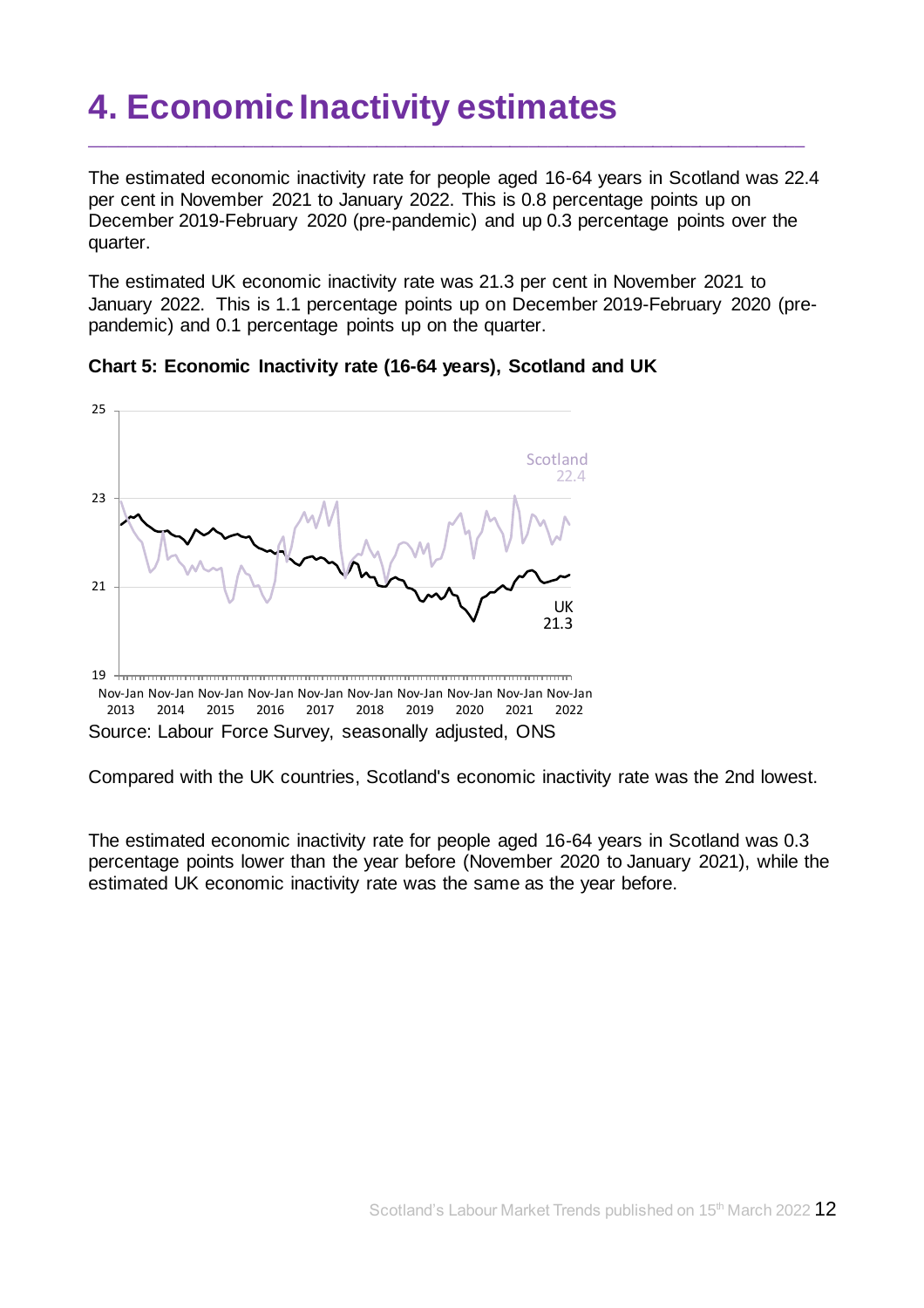

**Chart 6: Economic Inactivity rate (16-64 years), annual change: UK countries**

Source: Labour Force Survey, ONS Annual change shown in percentage points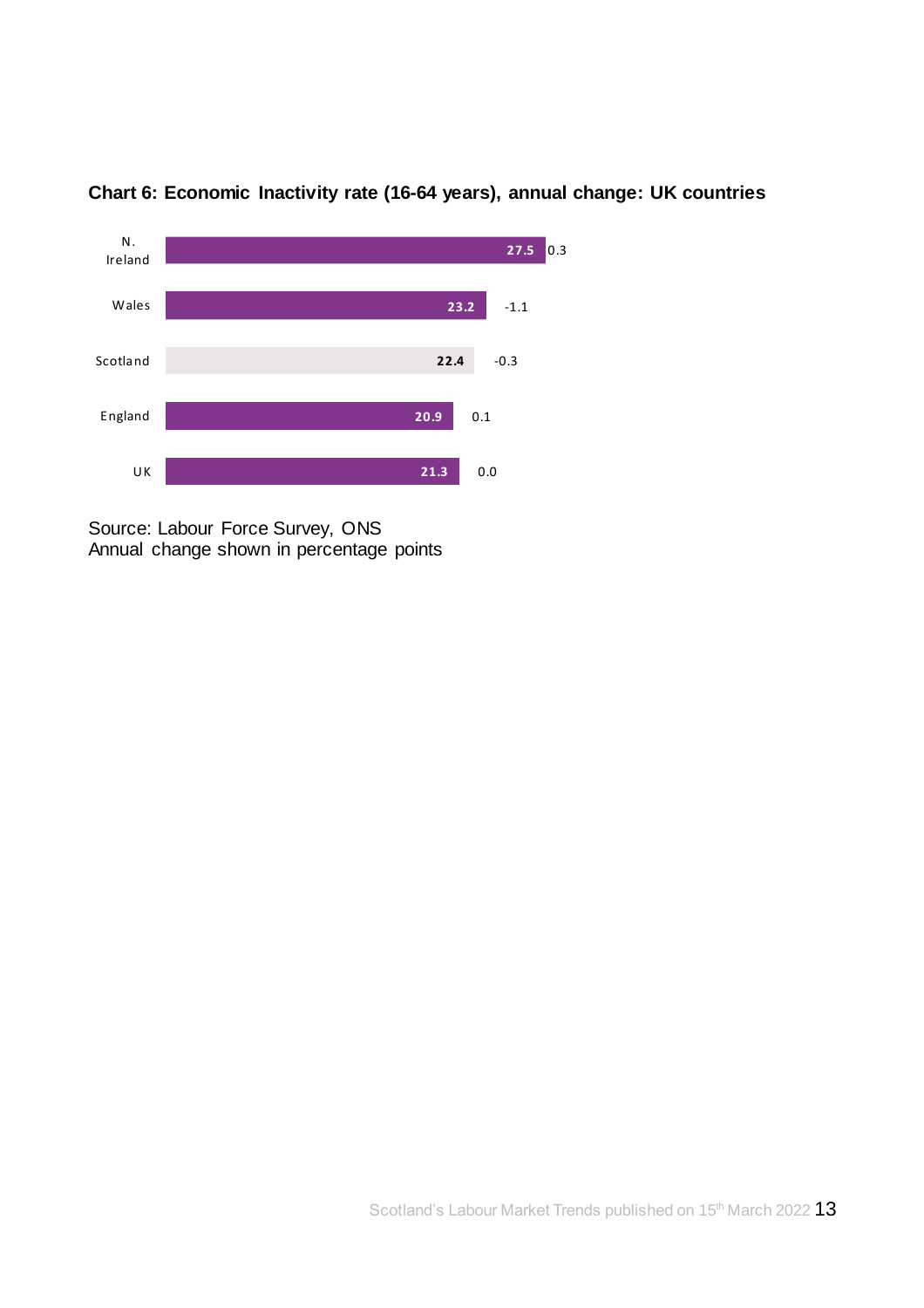## <span id="page-13-0"></span>**5. Labour market estimates for women and men**

\_\_\_\_\_\_\_\_\_\_\_\_\_\_\_\_\_\_\_\_\_\_\_\_\_\_\_\_\_\_\_\_\_\_\_\_\_\_\_\_\_\_\_\_\_\_\_\_\_\_\_\_\_\_\_\_\_\_\_\_\_\_\_\_\_\_\_\_\_\_\_\_\_\_\_

**Table 2: Labour Market Statistics for Women, Scotland and UK, November 2021 to January 2022**

|                           | <b>Rate (%)</b> | Change<br>on quarter | Percentage point<br>Change on<br>year | Level<br>(000) | Level (000's)<br>Change on Change on<br>quarter | year           |
|---------------------------|-----------------|----------------------|---------------------------------------|----------------|-------------------------------------------------|----------------|
| Employment <sup>1</sup>   |                 |                      |                                       |                |                                                 |                |
| Scotland                  | 72.8            | $-0.2$               | 0.4                                   | 1,317          | $\Omega$                                        | $\overline{4}$ |
| <b>UK</b>                 | 72.3            | 0.1                  | 0.8                                   | 15,513         | 7                                               | 154            |
| Unemployment <sup>2</sup> |                 |                      |                                       |                |                                                 |                |
| Scotland                  | 3.1             | $-0.2$               | $-0.4$                                | 43             | -3                                              | -6             |
| <b>UK</b>                 | 3.7             | $-0.3$               | $-1.1$                                | 603            | $-55$                                           | $-186$         |
| Inactivity <sup>3</sup>   |                 |                      |                                       |                |                                                 |                |
| Scotland                  | 24.8            | 0.4                  | $-0.1$                                | 434            | 7                                               | $-3$           |
| <b>UK</b>                 | 24.9            | 0.1                  | 0.1                                   | 5,160          | 24                                              | 16             |

Source: Labour Force Survey, seasonally adjusted, ONS

Note: Levels: 1,2: All women aged 16+; 3.: All women aged 16-64. Rates: denominator: 1,3: All women 16-64 years; 2. economically active 16+.

#### **Table 3: Labour Market Statistics for Men, Scotland and UK, November 2021 to January 2022**

|                           | <b>Rate (%)</b> | Change<br>on quarter | Percentage point<br>Change on<br>year | Level (000's)<br>Change on Change on<br>Level<br>(000)<br>quarter<br>year |       |        |  |
|---------------------------|-----------------|----------------------|---------------------------------------|---------------------------------------------------------------------------|-------|--------|--|
|                           |                 |                      |                                       |                                                                           |       |        |  |
| Employment <sup>1</sup>   |                 |                      |                                       |                                                                           |       |        |  |
| Scotland                  | 76.4            | 0.1                  | 0.9                                   | 1,339                                                                     | 1     | 22     |  |
| <b>UK</b>                 | 78.9            | 0.0                  | 1.1                                   | 16,980                                                                    | $-20$ | 225    |  |
| Unemployment <sup>2</sup> |                 |                      |                                       |                                                                           |       |        |  |
| Scotland                  | 4.4             | $-0.4$               | $-0.7$                                | 62                                                                        | -6    | -8     |  |
| <b>UK</b>                 | 4.1             | $-0.2$               | $-1.2$                                | 733                                                                       | $-33$ | $-217$ |  |
| Inactivity <sup>3</sup>   |                 |                      |                                       |                                                                           |       |        |  |
| Scotland                  | 19.9            | 0.1                  | $-0.5$                                | 333                                                                       | 2     | -8     |  |
| <b>UK</b>                 | 17.7            | 0.1                  | 0.0                                   | 3,630                                                                     | 20    | $-7$   |  |

Source: Labour Force Survey, seasonally adjusted, ONS

Note: Levels: 1,2: All men aged 16+; 3: All men aged 16-64. Rates: Denominator: 1,3: All men 16- 64 years; 2. economically active 16+.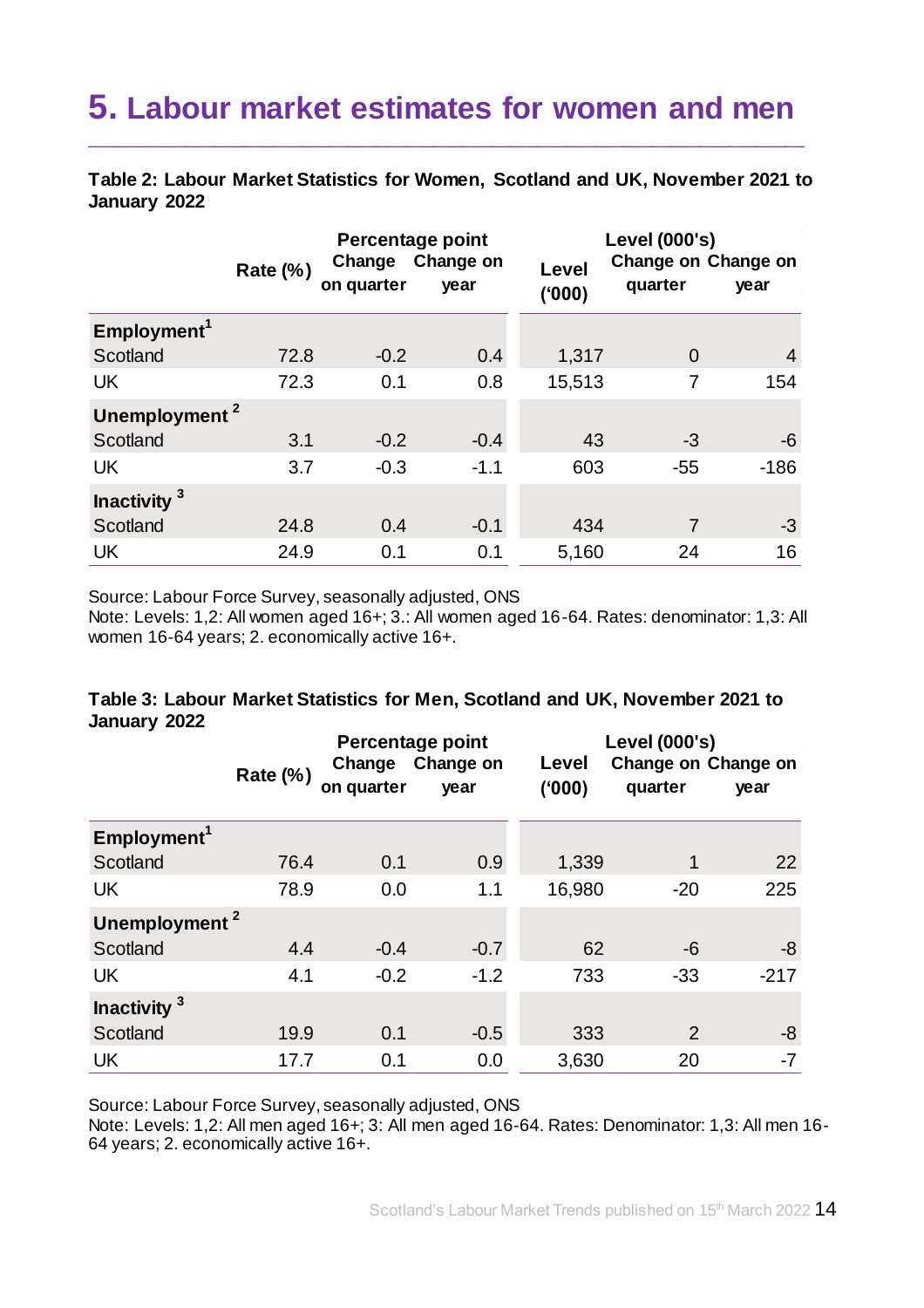# <span id="page-14-0"></span>**6. HMRC payrolled employees (experimental)**

\_\_\_\_\_\_\_\_\_\_\_\_\_\_\_\_\_\_\_\_\_\_\_\_\_\_\_\_\_\_\_\_\_\_\_\_\_\_\_\_\_\_\_\_\_\_\_\_\_\_\_\_\_\_\_\_\_\_\_\_\_\_\_\_\_\_\_\_\_\_\_\_\_\_\_\_\_

This information is based on experimental monthly estimates of paid employees and their pay from HM Revenue and Customs' (HMRC's) Pay As You Earn (PAYE) Real Time Information (RTI) data.

Seasonally adjusted Pay As You Earn Real Time Information shows that there were 2.40 million payrolled employees in Scotland in January 2022.

Compared with the same period the year before, the number of payrolled employees in Scotland increased by 3.9 per cent (90,000). This compares with a rise of 4.6 per cent for the UK over the same period. These have been revised from the early estimates of 4.1 per cent (94,000) for Scotland and 4.8 per cent for the UK, reported in the previous [publication.](https://www.gov.scot/publications/labour-market-trends-february-2022/)

The latest early payrolled employee estimates for February 2022 indicate that there were 2.42 million payrolled employees in Scotland. Compared with the same month the year before, the number of payrolled employees had risen by 4.9 per cent (114,000). This compares with a rise of 5.5 per cent for the UK over the same period.

In November 2020, the lowest point following the start of the pandemic, there were 80,000 fewer payrolled employees in Scotland than prior to the pandemic (February 2020). However the estimated number of payrolled employees has been increasing since November 2020 and is now above the pre-coronavirus level.

The estimated number of payrolled employees in Scotland in February 2022 rose by 1.4 per cent (34,000) compared with February 2020, the last month prior to the pandemic. This compares with a rise of 2.3 per cent for the UK over the same period.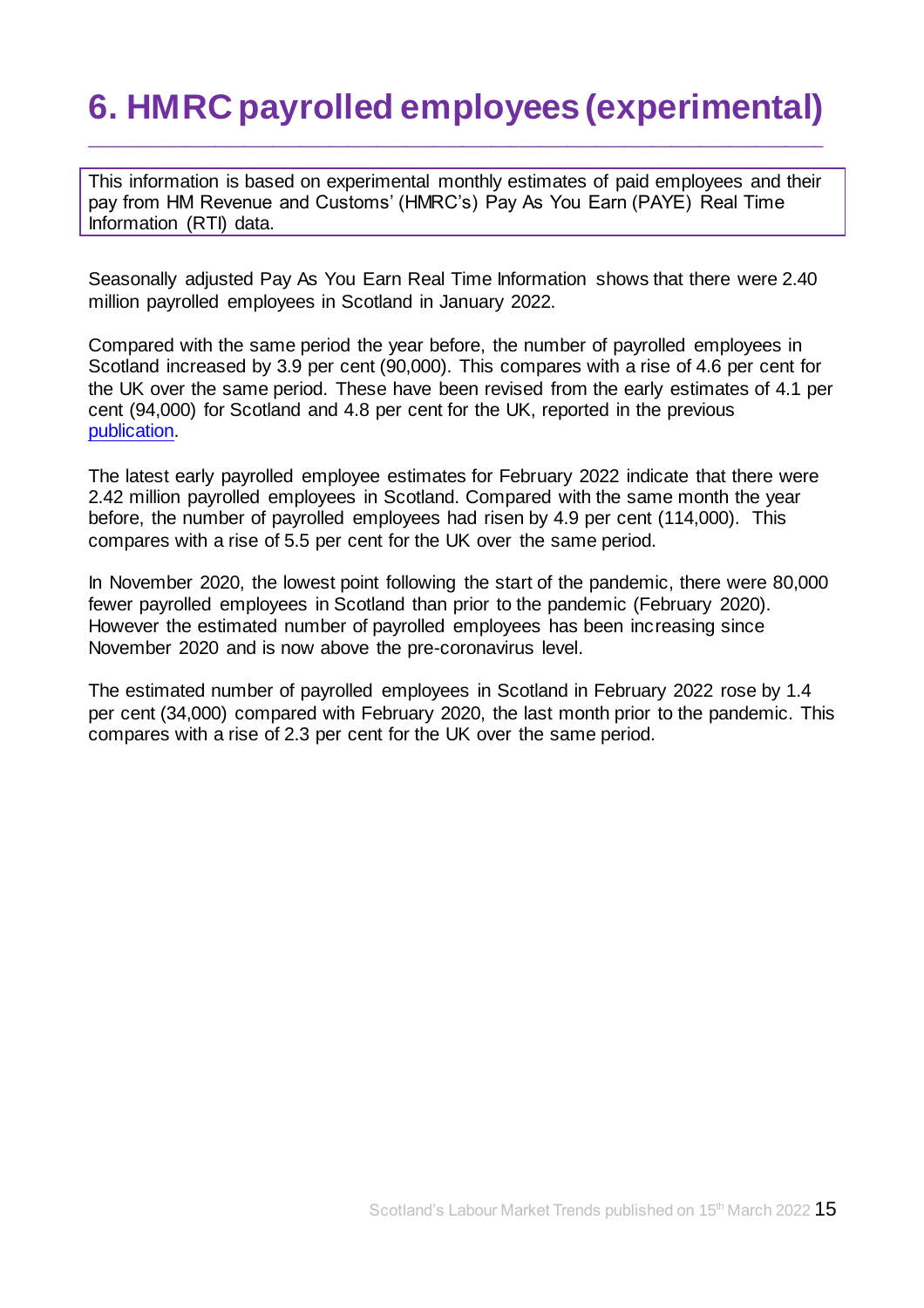

**Chart 7: Payrolled Employees, Scotland, January 2017 to February 2022, seasonally adjusted**

#### **Chart 8: Annual Percentage Change in Payrolled Employees, Scotland, January 2018 to February 2022**



Source: PAYE RTI, all industries, seasonally adjusted, HMRC Notes:

1. Early estimates for February 2022 are provided to give an indication of the likely level of employees as well as median pay in the latest period. The figures are based on around 85% of information being available. They are considered of lower quality and may be subject to rev ision in next month's release when between 98% to 99% of data will be available.

2. Annual percentage change rates for February 2022 are compared against February 2021, and so the reduction in employees seen following the beginning of the coronavirus (COVID-19) pandemic is no longer contributing to the annual percentage change rate. Annual percentage change rates are now compared against this lower baseline.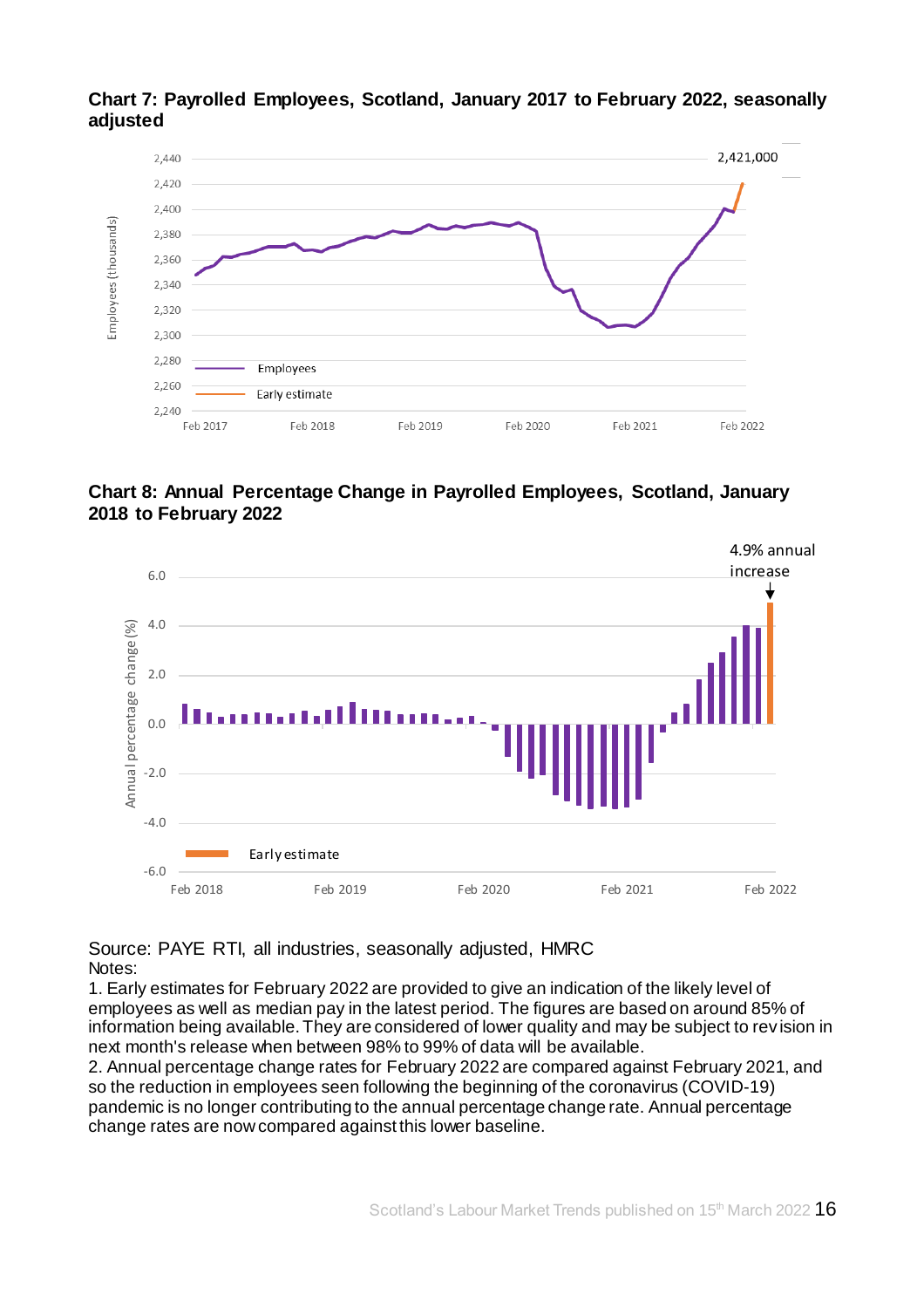# <span id="page-16-0"></span>**7. Claimant Count (experimental)**

The experimental Claimant Count includes Jobseeker's Allowance Claimants and those claimants of Universal Credit who were claiming principally for the reason of being unemployed (those in the "searching for work" conditionality regime). Those claiming such benefits may be wholly unemployed and seeking work, or may be employed but with low income and/or low hours, that make them eligible for unemployment-related benefit support. As part of the response to the pandemic, the rules about who can claim Universal Credit have changed, meaning an increased proportion of those claiming may actually still be in some kind of work. Therefore, changes in the Claimant Count over time will not be wholly because of changes in the number of people who are unemployed.

\_\_\_\_\_\_\_\_\_\_\_\_\_\_\_\_\_\_\_\_\_\_\_\_\_\_\_\_\_\_\_\_\_\_\_\_\_\_\_\_\_\_\_\_\_\_\_\_\_\_\_\_\_\_\_\_\_\_\_\_\_\_\_\_\_\_\_\_\_\_\_\_\_\_\_\_\_

In February 2022, there were 132,400 claimants in Scotland, an increase of 19,400 (17.1 per cent) since March 2020 (pre-pandemic) but a decrease of 5,400 (-3.9 per cent) over the month. The claimant count rate in February 2022 was 4.1 per cent, compared with 4.4 per cent for the UK as a whole.



#### **Chart 9: Claimant Count rate, Scotland and UK**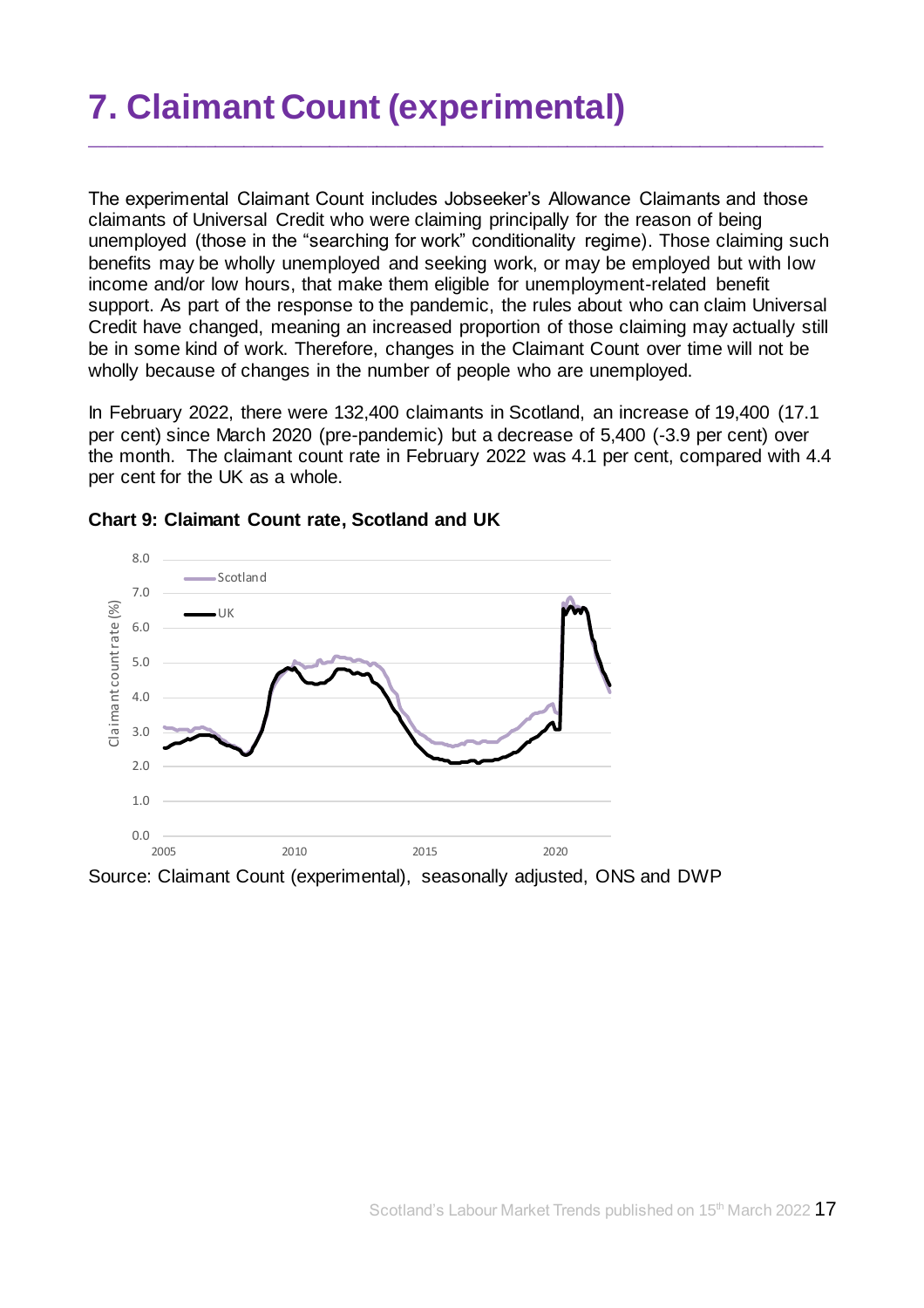# <span id="page-17-0"></span>**8. HMRC earnings (experimental)**

This information is based on experimental monthly estimates of paid employees and their pay from HM Revenue and Customs' (HMRC's) Pay As You Earn (PAYE) Real Time Information (RTI) data.

\_\_\_\_\_\_\_\_\_\_\_\_\_\_\_\_\_\_\_\_\_\_\_\_\_\_\_\_\_\_\_\_\_\_\_\_\_\_\_\_\_\_\_\_\_\_\_\_\_\_\_\_\_\_\_\_\_\_\_\_\_\_\_\_\_\_\_\_\_\_\_\_\_\_\_\_\_

Earnings from Pay As You Earn Real Time Information show that median monthly pay, seasonally adjusted, for payrolled employees in Scotland in January 2022 was £2,096. Median monthly pay fell sharply between February 2020 and April 2020 but has recovered and returned to the previous trend.

Compared with the same period the year before, median monthly pay for payrolled employees in Scotland increased by 6.9 per cent, above the UK increase of 6.1 per cent and above the pre-Covid peak annual growth of 5.9 per cent in April 2019. These have been revised from the early estimates of 7.0 per cent for Scotland and 6.3 per cent for the UK, reported in the previous [publication.](https://www.gov.scot/publications/labour-market-trends-february-2022/)

The latest early estimates for February 2022 indicate that median monthly pay for payrolled employees in Scotland increased to £2,064, an increase of 4.0 per cent compared to the same period the previous year. This is lower than the annual growth in median monthly pay for the UK over the same period (5.1 per cent).

The estimated median monthly pay for employees in Scotland in February 2022 increased by 9.9 per cent compared with February 2020, the last month prior to the pandemic. This is above the UK increase of 9.7 per cent over the same period.



#### **Chart 10: Median Monthly Pay, Scotland and UK, January 2017 to February 2022, seasonally adjusted**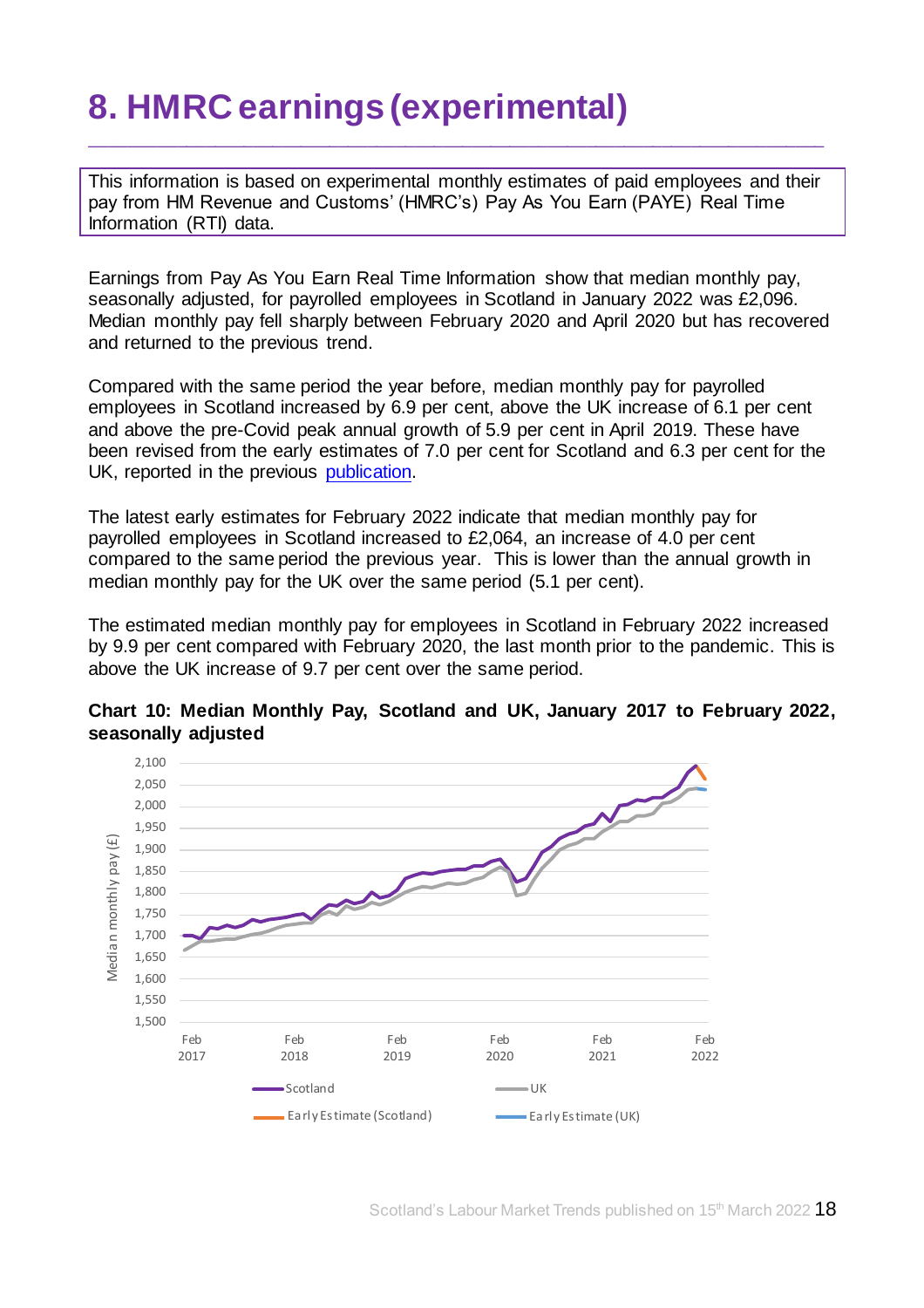



Source: PAYE RTI, all industries, seasonally adjusted, HMRC Notes:

1. Early estimates for February 2022 are provided to give an indication of the likely level of employees as well as median pay in the latest period. The figures for February 2022 are based on around 85% of information being available. They are considered of lower quality and may be subject to revision in next month's release when between 98% to 99% of data will be available. 2. Annual percentage change rates for February 2022 are compared against February 2021, and so the reduction in median pay seen following the beginning of the coronavirus (COVID-19) pandemic is no longer contributing to the annual percentage change rate.

HMRC have [reported](https://www.ons.gov.uk/employmentandlabourmarket/peopleinwork/earningsandworkinghours/bulletins/earningsandemploymentfrompayasyouearnrealtimeinformationuk/latest) for the UK that the high level of pay growth in April 2021 is attributed to the record high in median pay in April 2021, combined with the suppressed level of median pay in April 2020 at the onset of the coronavirus (COVID-19) pandemic.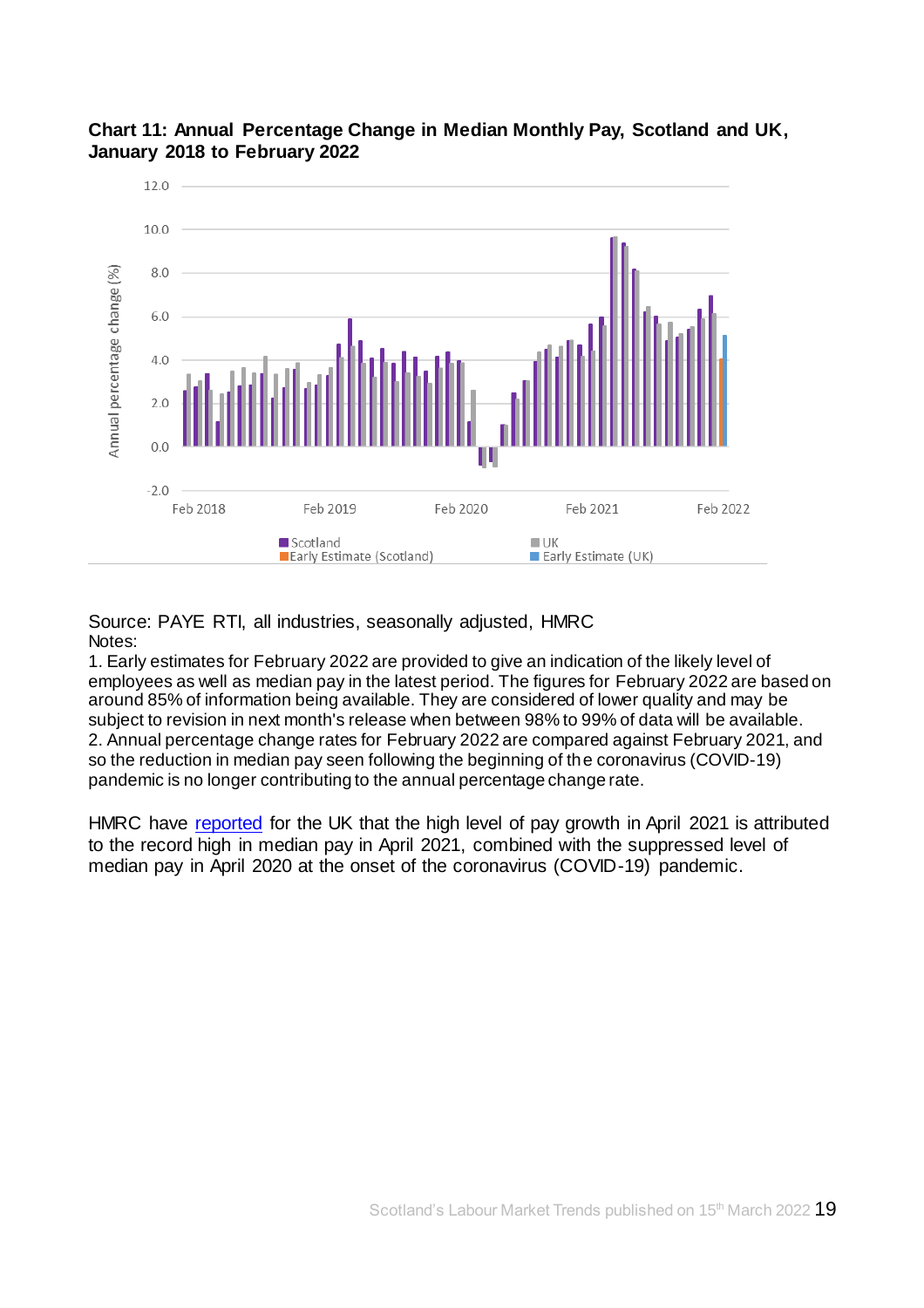## <span id="page-19-0"></span>**9. About the Labour Force Survey**

All estimates are sourced from the labour force survey with exception of those in section 6, 7 and 8.

\_\_\_\_\_\_\_\_\_\_\_\_\_\_\_\_\_\_\_\_\_\_\_\_\_\_\_\_\_\_\_\_\_\_\_\_\_\_\_\_\_\_\_\_\_\_\_\_\_\_\_\_\_\_\_\_\_\_\_\_\_\_\_\_\_\_\_\_\_\_\_\_\_\_\_\_\_\_

#### **Sources of information**

Information presented are sourced from the Labour Force Survey, a survey of households collected and published by the Office for Nationals Statistics. Information are obtained from a sample survey and are therefore subject to some error.

#### **Unemployment:**

The ILO definition of unemployment covers people who are: not in employment, want a job, have actively sought work in the previous 4 weeks and are available to start work within the next fortnight, or, out of work and have accepted a job which they are waiting to start in the next fortnight.

#### **Unemployment rate:**

The number of unemployed people expressed as a percentage of the relevant economically active population.

#### **Employment:**

There are two main ways of looking at employment: the number of people with jobs or the number of jobs. These two concepts represent different things as one person can have more than one job. People aged 16 or over are classed as in employment (as an employee or self-employed) by the LFS, if they have done at least one hour of paid work in the week prior to their LFS interview or if they have a job that they are temporarily away from. People who do unpaid work in a family business and people on Governmentsupported training and employment programs are also included according to the International Labour Organisation (ILO) convention.

**Employment rate:** The number of people in employment expressed as a percentage of the relevant population.

#### **Economically inactive:**

Economically inactive people are not in employment, but do not satisfy all the criteria for unemployment. This group is comprised of those who want a job but who have not been seeking work in the last 4 weeks, those who want a job and are seeking work but not available to start and those who do not want a job. For example, students not working or seeking work and those in retirement are classed as economically inactive. It can be useful for some purposes to consider only those who are both economically inactive and not of state pension age.

#### **Economic inactivity rate:**

The number of economically inactive people expressed as a percentage of the relevant population.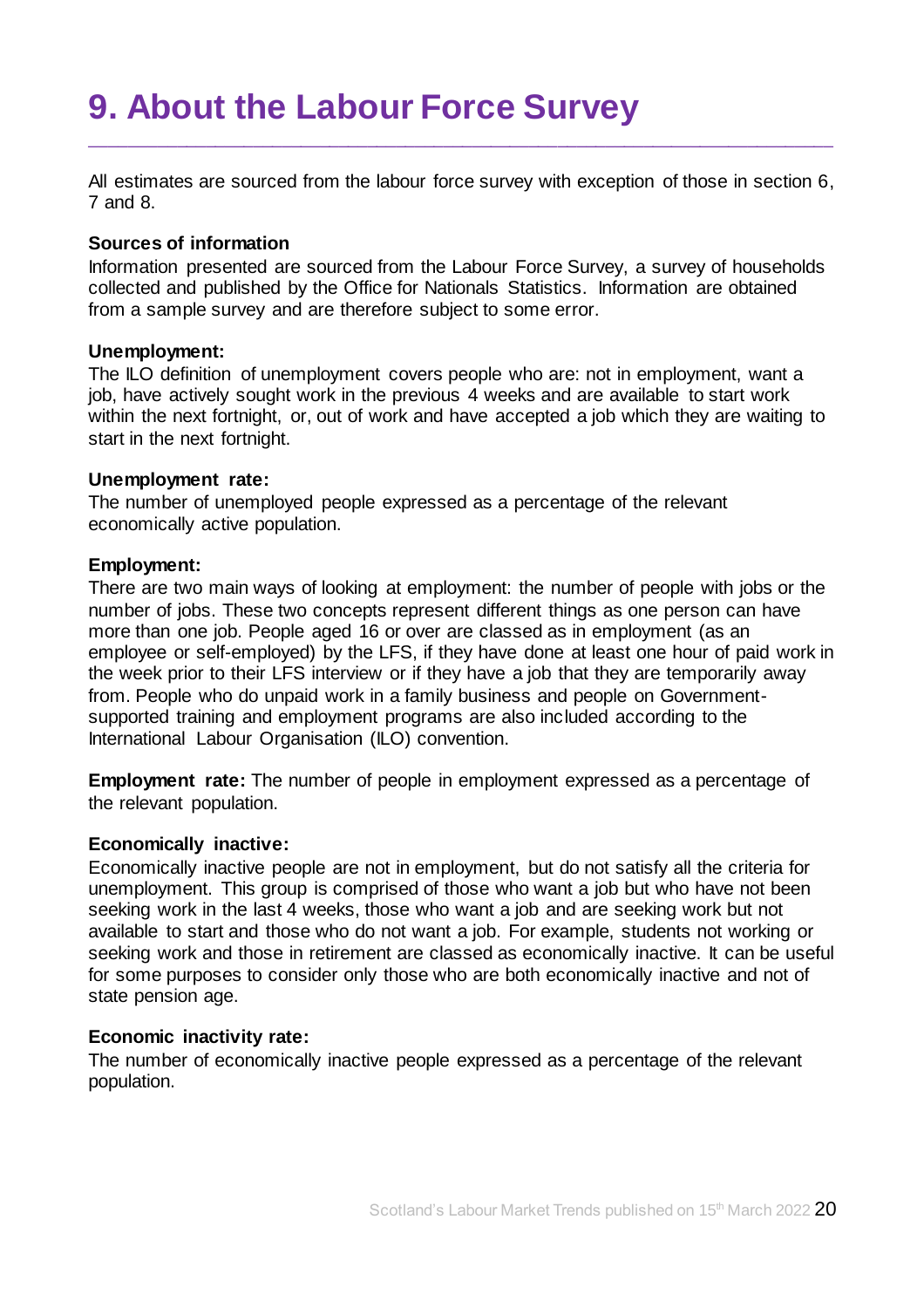#### **Reliability of these estimates**

When estimates are based on a sample of the population, confidence limits can be used to assess the range of values that the true value lies between. 95% confidence intervals are included in Table 1. ONS publish these in the following tables for [Scotland](https://www.ons.gov.uk/employmentandlabourmarket/peopleinwork/employmentandemployeetypes/datasets/samplingvariabilityandrevisionssummaryforregionallabourmarketstatisticss02) and [UK.](https://www.ons.gov.uk/employmentandlabourmarket/peopleinwork/employmentandemployeetypes/datasets/labourforcesurveysamplingvariabilitya11)

#### **What does the 95% confidence limit mean?**

If, for example, we have an LFS estimate and confidence limit of  $63\% +/-0.27\%$ , this means that 19 times out of 20 we would expect the true rate to lie between 62.73% and 63.27%. Only in exceptional circumstances (1 in 20 times) would we expect the true rate to be outside the confidence interval around the LFS estimate. The smaller the confidence limits, the more reliable the estimate.

#### **What is statistical significance?**

To determine whether a change is statistically significant, we first calculate the difference between 2 quarters or over the year. The difference between 2 quarters for a rate is measured in 'percentage point' terms. The confidence interval around this difference is published by [ONS.](https://www.ons.gov.uk/employmentandlabourmarket/peopleinwork/employmentandemployeetypes/datasets/samplingvariabilityandrevisionssummaryforregionallabourmarketstatisticss02) If the calculated change is greater than the sampling variability of the change, the change was determined to be statistically significant.

#### **Further links to information on reliability**

Further information on reliability can be accessed in the ONS publication at [link](https://www.ons.gov.uk/employmentandlabourmarket/peopleinwork/employmentandemployeetypes/bulletins/uklabourmarket/march2022) ONS note that regional estimates for the unemployment rate are quite volatile, which needs to be allowed for when considering the pattern of change over time. Sampling variability information is published at [link.](https://www.ons.gov.uk/employmentandlabourmarket/peopleinwork/employmentandemployeetypes/datasets/samplingvariabilityandrevisionssummaryforregionallabourmarketstatisticss02)

#### **Impact of the Coronavirus on the measurement of the labour market**

ONS have published a summary at this [link](https://www.ons.gov.uk/employmentandlabourmarket/peopleinwork/employmentandemployeetypes/articles/coronavirusandtheeffectsonuklabourmarketstatistics/2020-05-06#measuring-the-labour-markets/) where full definitions are provided. In summary:

In response to the coronavirus pandemic, both the UK government and devolved administrations have implemented a wide range of policies. The interventions that are likely to be most significant in terms of the direct impact on the labour market are the Coronavirus Job Retention Scheme (CJRS) from 20th April 2020 and the Self-Employment Income Support Scheme (SEISS) from 15th May 2020.

Applying the guidance on measuring labour market statistics, employees who are furloughed will be classified as employed, but temporarily away from work. This will mean that, all things being equal, furloughed workers will not reduce the number of people in employment (or the employment rate). However, the scheme will lead to an increase in the number of employees working no hours and an overall reduction in the number of hours worked. There may be a compensating effect if employees on furlough take other employment, which can be detected from the number of people with second jobs.

The expected impact of the SEISS in labour market statistics is that people will remain as self-employed, but may class themselves as temporarily away from work and record no hours of employment. However, as under the terms of the scheme, they can continue to work or take on other employment, their labour market status and number of hours worked may change during the scheme's lifespan.

Further information on sources is also published by ONS at: [Understanding the impact on jobs and pay-](https://blog.ons.gov.uk/2020/06/15/painting-the-clearest-picture-possible-how-the-ons-is-measuring-the-labour-market/7) how the ONS is now measuring the labour [market](https://blog.ons.gov.uk/2020/06/15/painting-the-clearest-picture-possible-how-the-ons-is-measuring-the-labour-market/7)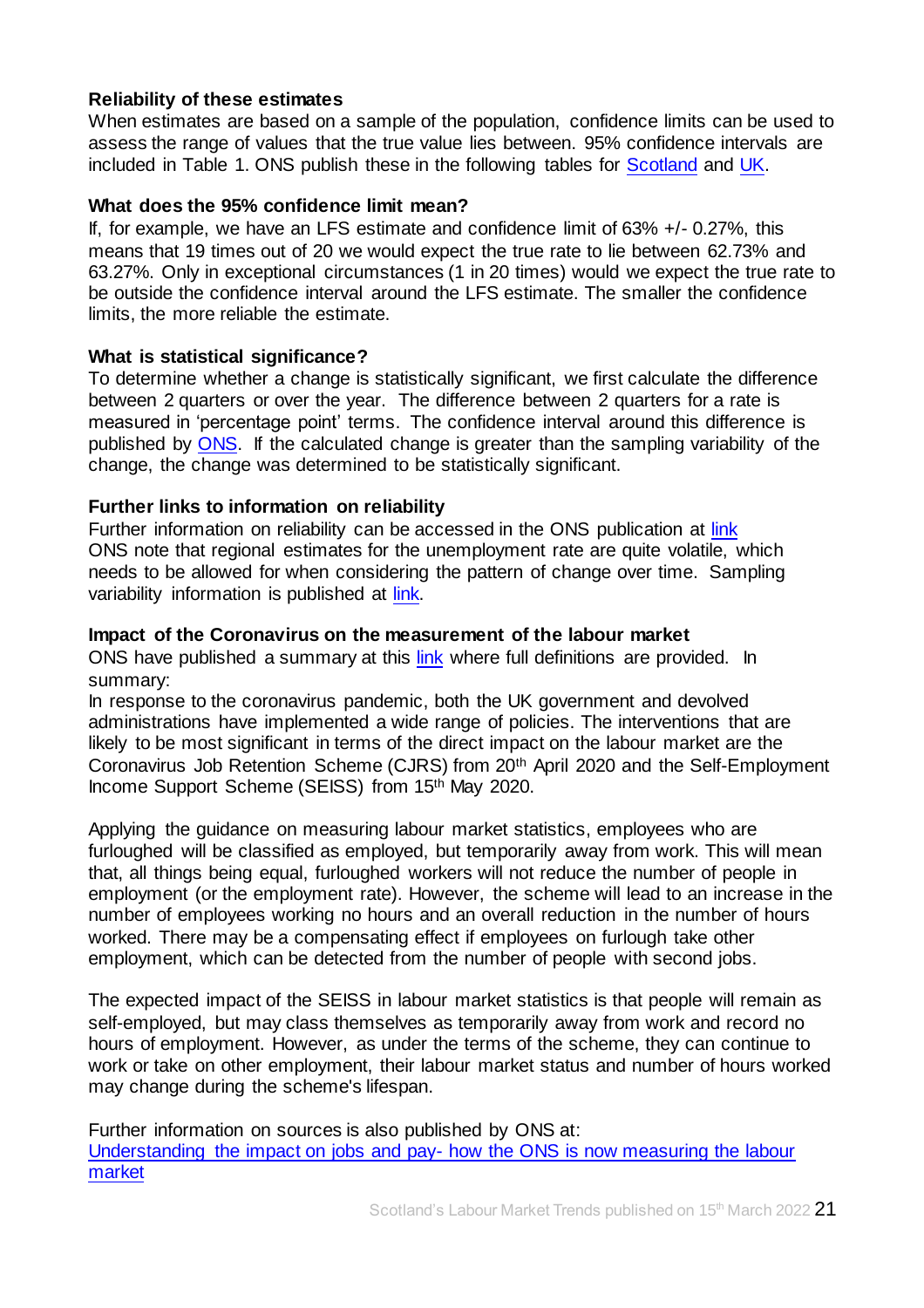#### **HMRC RTI**

This release covers people paid through the HMRC's Pay As You Earn (PAYE) system where their pay is reported through the Real Time Information (RTI) system. Information presented in this release are experimental monthly estimates of the number of payrolled employees and their median earnings. It includes UK and geographical regions (NUTS1) early estimates of payrolled employment and median pay for the most recent month.

Statistics in this release are based on people who are employed in at least one job paid through HMRC's PAYE system and the monthly estimates reflect the average for each day of the calendar month.

The publication and background information can be accessed via the following link: [https://www.ons.gov.uk/employmentandlabourmarket/peopleinwork/earningsandworkingho](https://www.ons.gov.uk/employmentandlabourmarket/peopleinwork/earningsandworkinghours/bulletins/earningsandemploymentfrompayasyouearnrealtimeinformationuk/previousReleases) [urs/bulletins/earningsandemploymentfrompayasyouearnrealtimeinformationuk/previousRel](https://www.ons.gov.uk/employmentandlabourmarket/peopleinwork/earningsandworkinghours/bulletins/earningsandemploymentfrompayasyouearnrealtimeinformationuk/previousReleases) [eases](https://www.ons.gov.uk/employmentandlabourmarket/peopleinwork/earningsandworkinghours/bulletins/earningsandemploymentfrompayasyouearnrealtimeinformationuk/previousReleases)

#### **Claimant Count**

The experimental Claimant Count consists of claimants of Jobseekers Allowance (JSA) and some Universal Credit (UC) Claimants. The UC claimants that are included are 1) those that were recorded as not in employment (May 2013-April 2015), and 2) those claimants of Universal Credit who are required to search for work, i.e. within the Searching for Work conditionality regime as defined by the Department for Work & Pensions (from April 2015 onwards). The denominator for the claimant count rate is the claimant count plus workforce jobs. Estimates included in this publication are seasonally adjusted.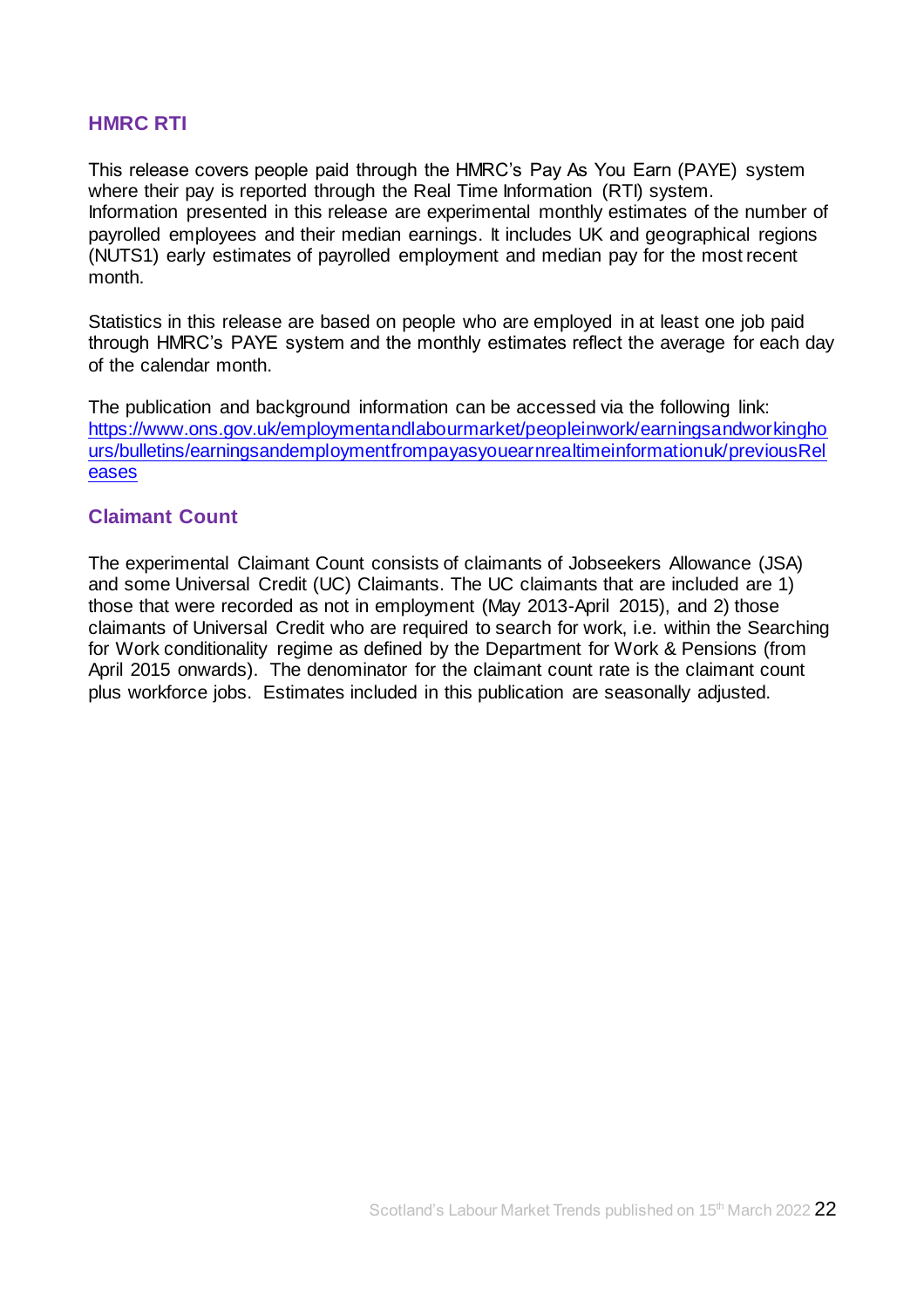## <span id="page-22-0"></span>**10. Other labour market statistics for Scotland**

#### **Where can labour market data for Scotland be accessed**

Labour Force information for Scotland is also published on **[nomisweb](https://www.nomisweb.co.uk/)** This release follows the ONS monthly release of [Regional Labour Market Statistics in the](https://www.ons.gov.uk/employmentandlabourmarket/peopleinwork/employmentandemployeetypes/bulletins/regionallabourmarket/previousReleases)  [UK](https://www.ons.gov.uk/employmentandlabourmarket/peopleinwork/employmentandemployeetypes/bulletins/regionallabourmarket/previousReleases) 

\_\_\_\_\_\_\_\_\_\_\_\_\_\_\_\_\_\_\_\_\_\_\_\_\_\_\_\_\_\_\_\_\_\_\_\_\_\_\_\_\_\_\_\_\_\_\_\_\_\_\_\_\_\_\_\_\_\_\_\_\_\_\_\_\_\_\_\_\_\_\_\_\_\_\_\_\_\_

A range of Labour Market Statistics for Scotland are also published by the [Office for](https://www.ons.gov.uk/)  [National Statistics](https://www.ons.gov.uk/)

#### **Scottish Government Labour Market Statistics**

#### **Labour Marke[t Monthly Brief](https://www.gov.scot/collections/labour-market-statistics/#monthlybriefing,slidepacksandlabourmarkettrends)**

This additional monthly brief, published soon after Scotland's Labour Market Trends contains the latest key statistics for Scotland from the Labour Force Survey, Annual Population Survey, alternative claimant count and the claimant count. These cover topics including:

Labour market outcomes for equality groups

Latest alternative claimant count and claimant count by age and local authority, for Scotland and the UK

#### **Youth labour market data (16-24 years) for Scotland**

Labour market information for young people (16-24 years) in Scotland, sourced from the Annual Population Survey (October 2020 to September 2021), is published in a [quarterly](https://www.gov.scot/collections/labour-market-statistics/#youngpeopleinthelabourmarket)  [release](https://www.gov.scot/collections/labour-market-statistics/#youngpeopleinthelabourmarket) (15<sup>th</sup> December 2021).

### **Other SG labour market publications from the Annual Population Survey**

[Scotland's Labour Market: People, Places and Regions 2020/21](https://www.gov.scot/publications/scotlands-labour-market-people-places-regions-statistics-annual-population-survey-2020-21/) [Scotland's Labour Market: People, Places and Regions –](https://www.gov.scot/publications/scotlands-labour-market-people-places-and-regions-background-tables-and-charts/) background tables and charts

**Information on characteristics of the workforce by sectors were published in a tool**  Scotland's Labour Market - [People Places and Regions 2020 -](https://www.gov.scot/publications/scotlands-labour-market-people-places-and-regions-background-tables-and-charts/) Industry Tables

#### **Other SG labour market publications**

[Quarterly Public Sector Employment Q4](https://www.gov.scot/collections/labour-market-statistics/#publicsectoremployment) 2021 [Annual Survey of Hours and Earnings 2021](https://www.gov.scot/publications/annual-survey-of-hours-and-earnings-2021/)

Other topical publications can be found at: <https://www.gov.scot/collections/labour-market-statistics/>